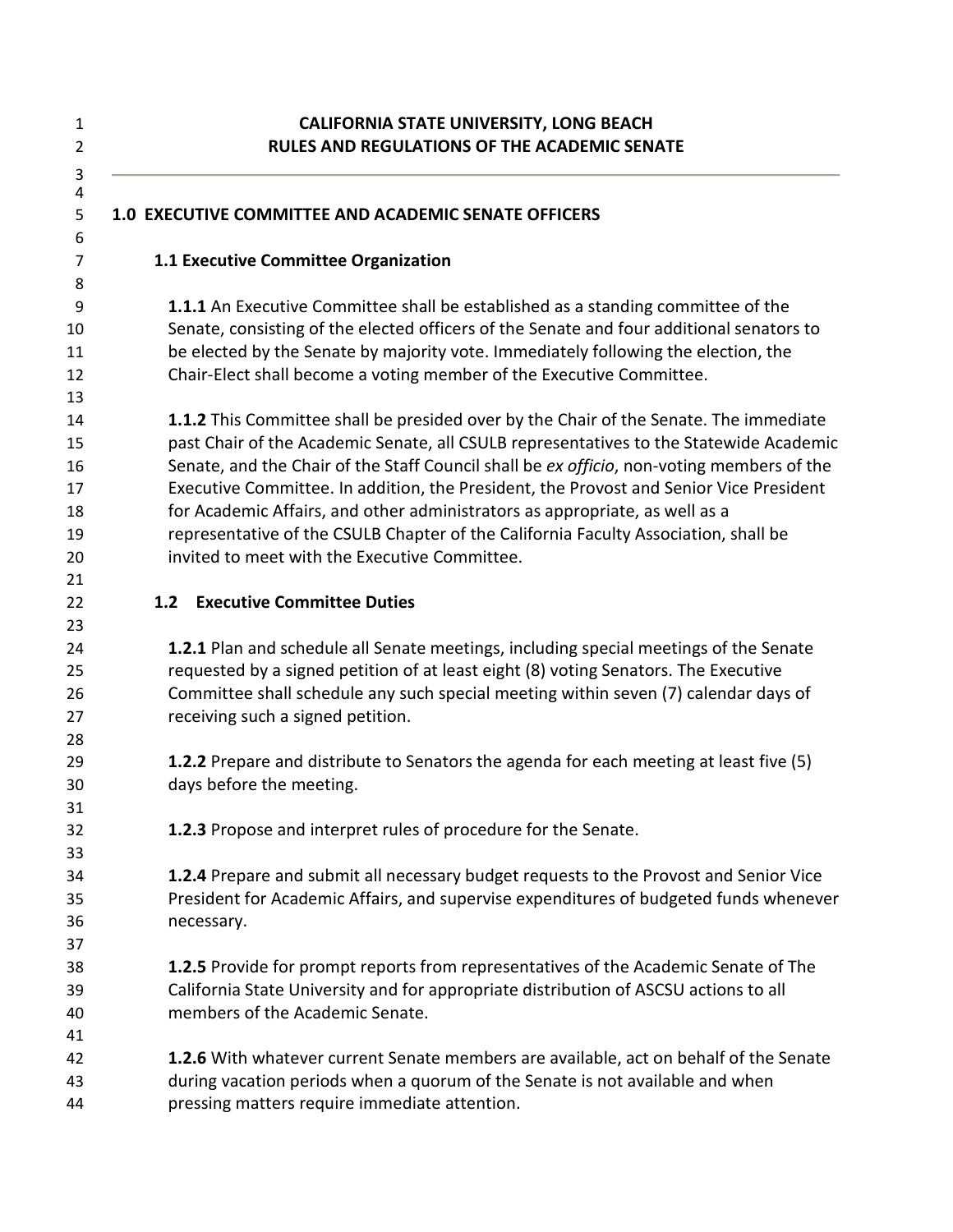- **1.2.7** Develop and use a system of classifying and numbering policy, referendum, and advisory proposals placed before the Senate.
- **1.2.8** Assist the Chair in the assignment of tasks and the assignment of policy, referendum, and advisory proposals, when deemed appropriate, to standing and/or special committees.
- **1.2.9** Suggest to the Senate the necessity or desirability of creating, abolishing, or modifying standing or special committees.
- **1.2.10** Assist the Chair in responding to requests for information or specific action not deemed appropriate for current standing and special committees, and in requesting of the Nominating Committee the appointment of ad hoc committees for such special tasks as the Executive Committee shall designate.
- **1.2.11** Assist the Chair in responding to requests from the administration to recommend faculty to serve on University-wide task forces and committees that are not part of the established Senate committee structure and to which the Nominating Committee has not been requested to make a recommendation for appointment.
- **1.2.12** Confer with the President, the Provost and Senior Vice President for Academic Affairs, or other members of the administration (at the invitation of the administration or the Senate), and initiate such conferences whenever such action seems necessary.
- **1.2.13** Assist in University-wide elections.

 **1.2.14** The Executive Committee of the Academic Senate shall serve as a budget council for the Academic Senate with the primary responsibilities of: (a) preparing and submitting all necessary budget requests to the Provost and Senior Vice President for Academic Affairs, and (b) supervising administration of budget expenditures when (or if) necessary.

 **1.2.15** Undertake with the Chair any other administrative and procedural duties which are judged necessary or desirable for the more effective functioning of the Senate. The Executive Committee shall not, however, act for the Senate in policy matters other than as provided in this document.

 

- **1.3 Academic Senate Officers**
- **1.3.1** The elected officers of the Academic Senate shall be a Chair, a Vice Chair, and a Secretary.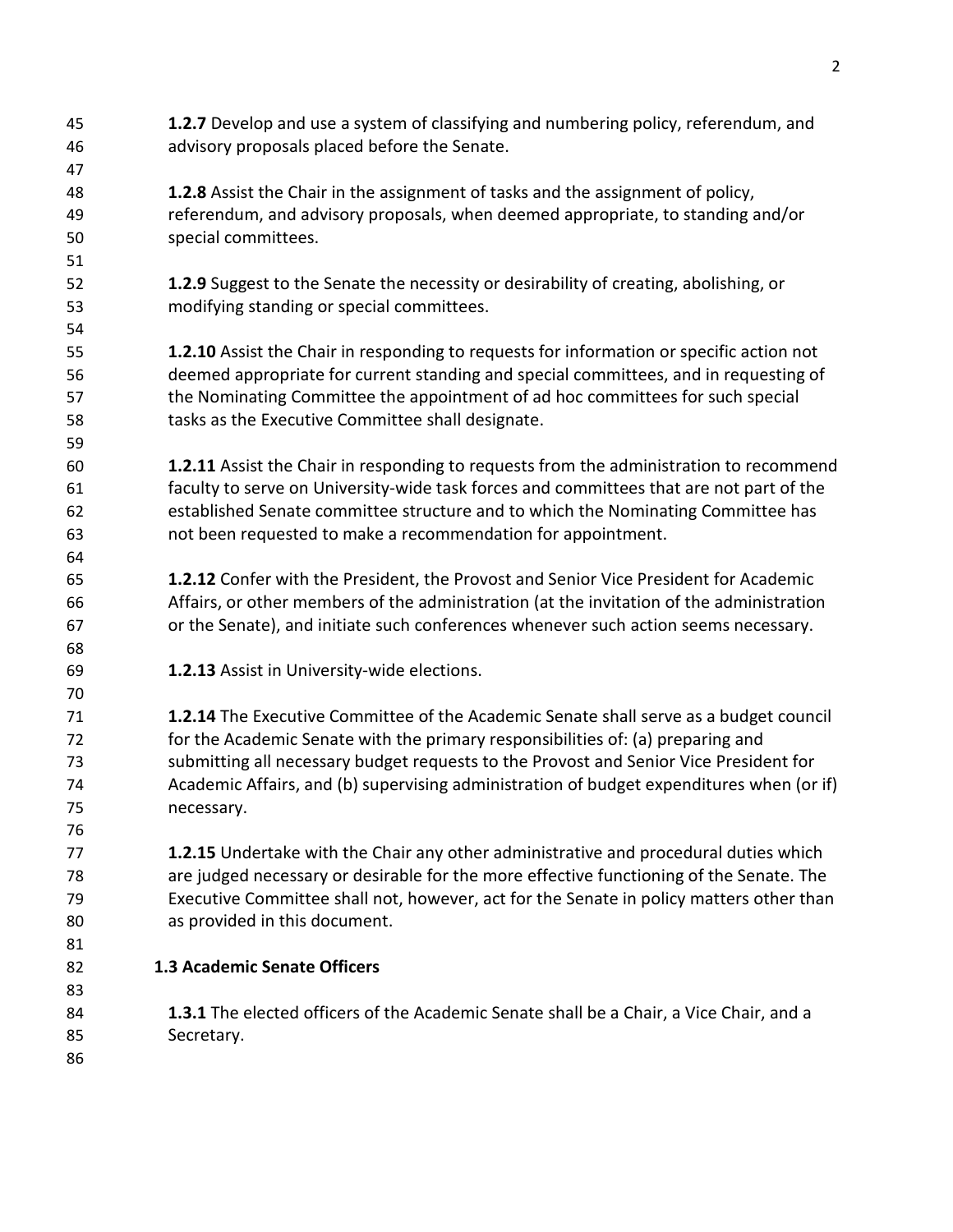**1.3.2** As soon as feasible following the election of new Senate members in the spring semester, the new Senate will convene for the purpose of electing its officers in accordance with the appropriate section of this document. **1.3.2.1** The Chair of the Academic Senate shall take office at the end of the first six weeks Summer Session and serve until the successor assumes office. **1.3.2.2** The Vice Chair shall serve the same term of office as the Chair. In case the office of Chair becomes vacant, the Vice Chair shall take over. **1.3.2.3** Election of the Secretary: The Secretary shall serve the same term of office as the Chair. **1.3.2.4** In case the offices of Vice Chair or Secretary become vacant during the term of office, the Senate shall fill the offices as soon as possible by election conducted in accordance with the provisions of Section 7 of these Rules. **1.3.3** With the exception of the Executive Committee members, whose duties commence with the Chair's term, the new Senate takes over at the beginning of the fall semester. **1.3.4** Elections process: Executive Committee officer nominations and accompanying candidates' statements shall be sent to the Senate office seven calendar days before the election meeting. Such statements will be posted by Senate staff to the website and made available to the current and incoming Senate for viewing. **1.3.5** Election meeting: At the special election meeting of the new Senate, nominations may be taken from the floor for all positions except those of Chair, Vice Chair, and Secretary. Once an individual has submitted a nomination statement for one of the 116 offices, he or she may run for another office if unsuccessful in the first-choice position. If 117 there are no nominees for a given office prior to the elections meeting, nominations may be made from the floor for that office. Nominations may be taken from the floor for At-Large positions. **1.3.6** Election of the Chair: From among its membership, the Academic Senate shall elect a Chair who shall take office at the end of the first six weeks Summer Session and 123 serve until the successor assumes office. The Chair shall be elected by a majority of the votes cast by secret ballot. **1.3.7** Election of the Vice Chair: The Vice Chair shall be elected in the same manner as 127 the Chair and shall serve the same term of office as the Chair. In case the office of Chair becomes vacant, the Vice Chair shall take over.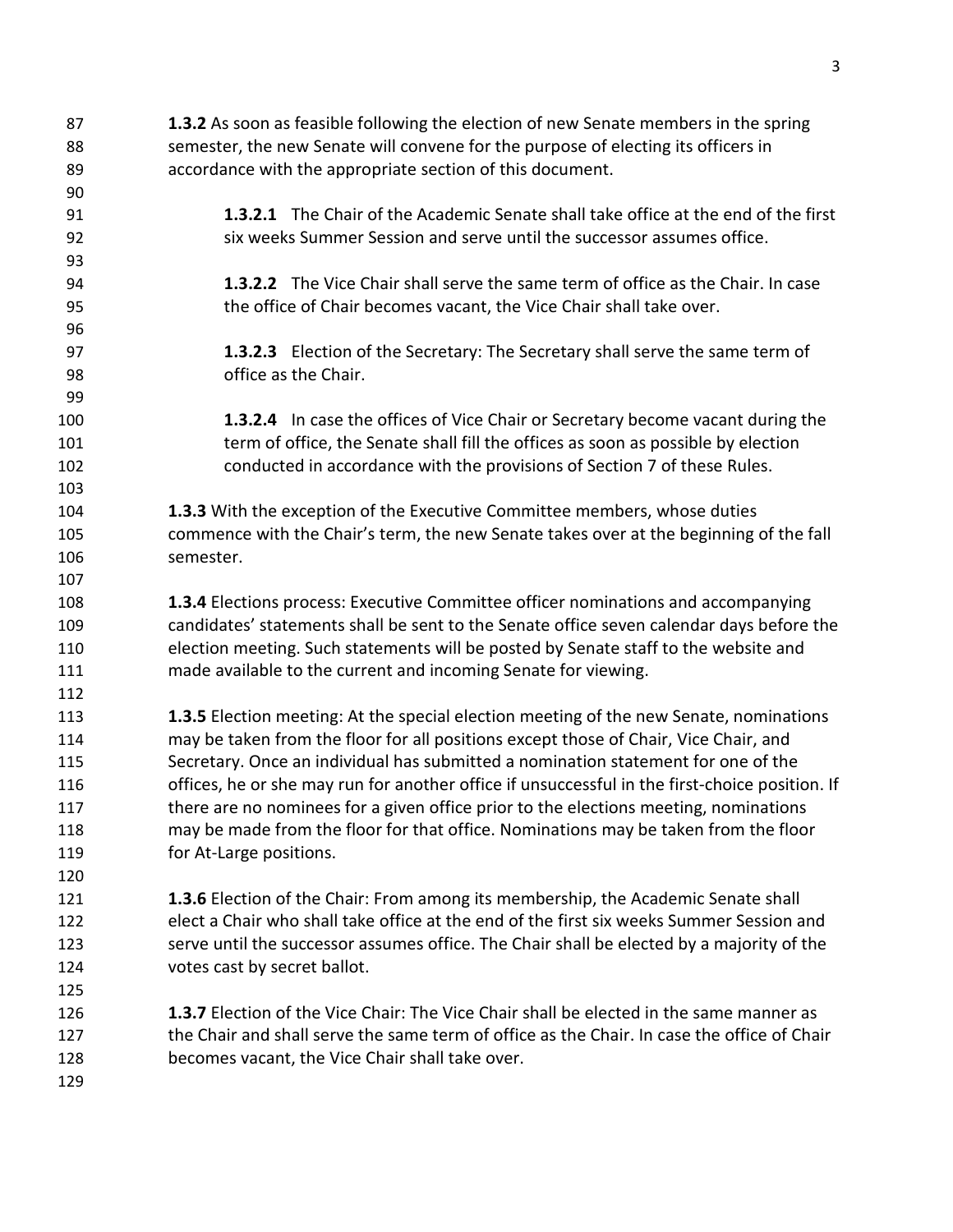**1.3.8** Election of the Secretary: The Secretary shall be elected in the same manner as the Chair and shall serve the same term of office as the Chair. **1.3.9** In case the offices of Vice Chair or Secretary become vacant during the term of office, the Senate shall fill the offices as soon as possible in the manner prescribed above. **1.3.10** Selection of the Parliamentarian: The Parliamentarian of the Academic Senate shall be appointed by the Chair with the approval of the Academic Senate. The term shall be for one (1) year.  **1.4 Duties of the Officers 1.4.1** The Chair is responsible for presiding over meetings of the Senate and the Executive Committee, and, when necessary, for selecting and referring proposals to the appropriate councils and standing committees. When invited by the appropriate administrative officer, the Chair may attend meetings of administrative groups. **1.4.2** The Vice Chair will assume all of the responsibilities of the Chair in the absence of 149 the Chair. When invited by the appropriate administrative officer, the Vice Chair may attend meetings of administrative groups. **1.4.3** The Secretary is responsible for the recording and distributing of the Senate minutes (with assistance of the Senate Office staff). When invited by the appropriate administrative officer, the Secretary may attend meetings of administrative groups. **1.4.4** Any other additional duties, including committee memberships, must be specifically assigned to Senate officers through action of the Senate. **1.4.5** No officer may take policy positions on matters not previously acted upon by the Academic Senate other than as provided in Section 1.2.6. **2.0 ACADEMIC SENATE COUNCILS AND COMMITTEES 2.1 Guiding Principles for Councils and Standing Committees 2.1.1** The Councils and Standing Committees of the Academic Senate are sub- committees entrusted with the tasks of evaluating and developing University programs, policies, and procedures and of submitting recommendations that aid the Academic Senate in discharging its responsibilities. **2.1.2** Since the Academic Senate serves as the parent body, no council or committee shall make policy recommendations to the President directly. All such recommendations must come through the Academic Senate.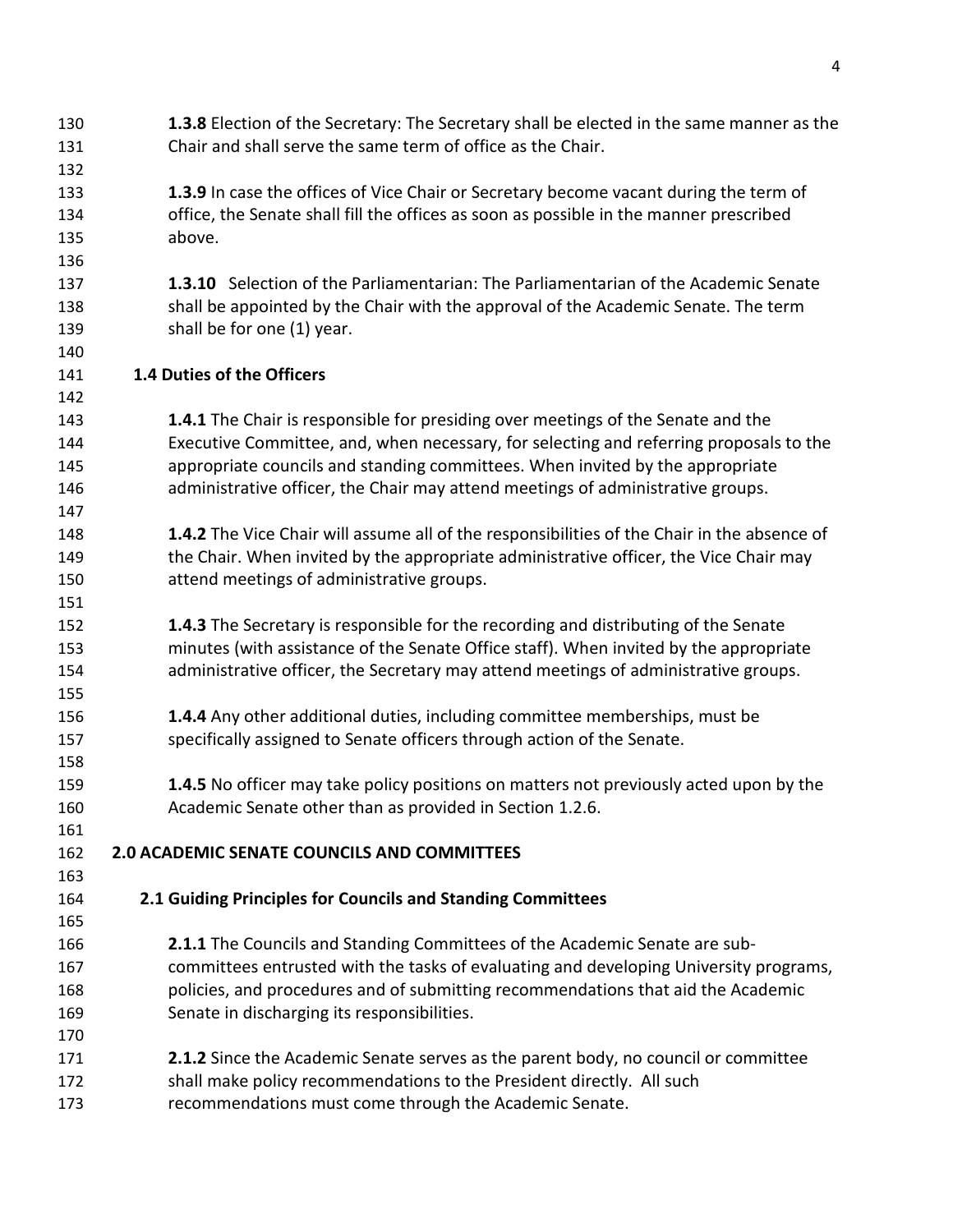| 175 | <b>2.1.3</b> Members of Councils and Committees represent the entire University unless the     |
|-----|------------------------------------------------------------------------------------------------|
| 176 | governing documents of a council or committee stipulate otherwise.                             |
| 177 |                                                                                                |
| 178 | <b>2.1.4</b> Councils and committees shall make the widest appropriate distribution of         |
| 179 | information to colleges, departments, or the general faculty considering measures of           |
| 180 | concern to those colleges, departments, or general faculty.                                    |
| 181 |                                                                                                |
| 182 | 2.1.5 Councils and Standing Committees have the privilege, if not the obligation, of           |
| 183 | inviting guests and of notifying interested parties when matters of mutual concern are         |
| 184 | under consideration.                                                                           |
| 185 |                                                                                                |
| 186 | 2.2 Procedures                                                                                 |
| 187 |                                                                                                |
| 188 | 2.2.1 Unless otherwise indicated, councils and committees are free to establish their          |
| 189 | own ad-hoc or sub-committee structuring. Councils and committees may not, however,             |
| 190 | make substantive changes to their charge or structure as stated within those approved          |
| 191 | charges.                                                                                       |
| 192 |                                                                                                |
| 193 | <b>2.2.2</b> Councils and committees may recommend changes to the Senate via the Academic      |
| 194 | Senate Chair.                                                                                  |
| 195 |                                                                                                |
| 196 | <b>2.2.3</b> Recommended changes from other sources may also be offered to the Academic        |
| 197 | Senate via the Academic Senate Chair.                                                          |
| 198 |                                                                                                |
| 199 | 2.3 Senate Councils                                                                            |
| 200 |                                                                                                |
| 201 | <b>2.3.1</b> The Senate shall have several councils to serve as the primary advisory bodies to |
| 202 | the Academic Senate and University administration on matters pertaining to                     |
| 203 | important University policies.                                                                 |
| 204 |                                                                                                |
| 205 | 2.3.2 The function, responsibilities, and membership of all Academic Senate councils           |
| 206 | shall be set forth in each council's charge, changes to which must be approved by              |
| 207 | the full body of the Academic Senate.                                                          |
| 208 |                                                                                                |
| 209 | 2.3.3 All Senate councils are subordinate to the Academic Senate, and, as such, all            |
| 210 | policies and regulations recommended by any council shall be presented to the                  |
| 211 | Academic Senate for approval, except for those matters specifically delegated by               |
| 212 | the Senate to a council.                                                                       |
| 213 |                                                                                                |
| 214 | <b>2.4 Senate Committees</b>                                                                   |
| 215 |                                                                                                |
| 216 | 2.4.1 The Senate shall have two types of committees: standing committees and special           |
| 217 | or ad hoc committees. The members of all Senate committees, both standing and                  |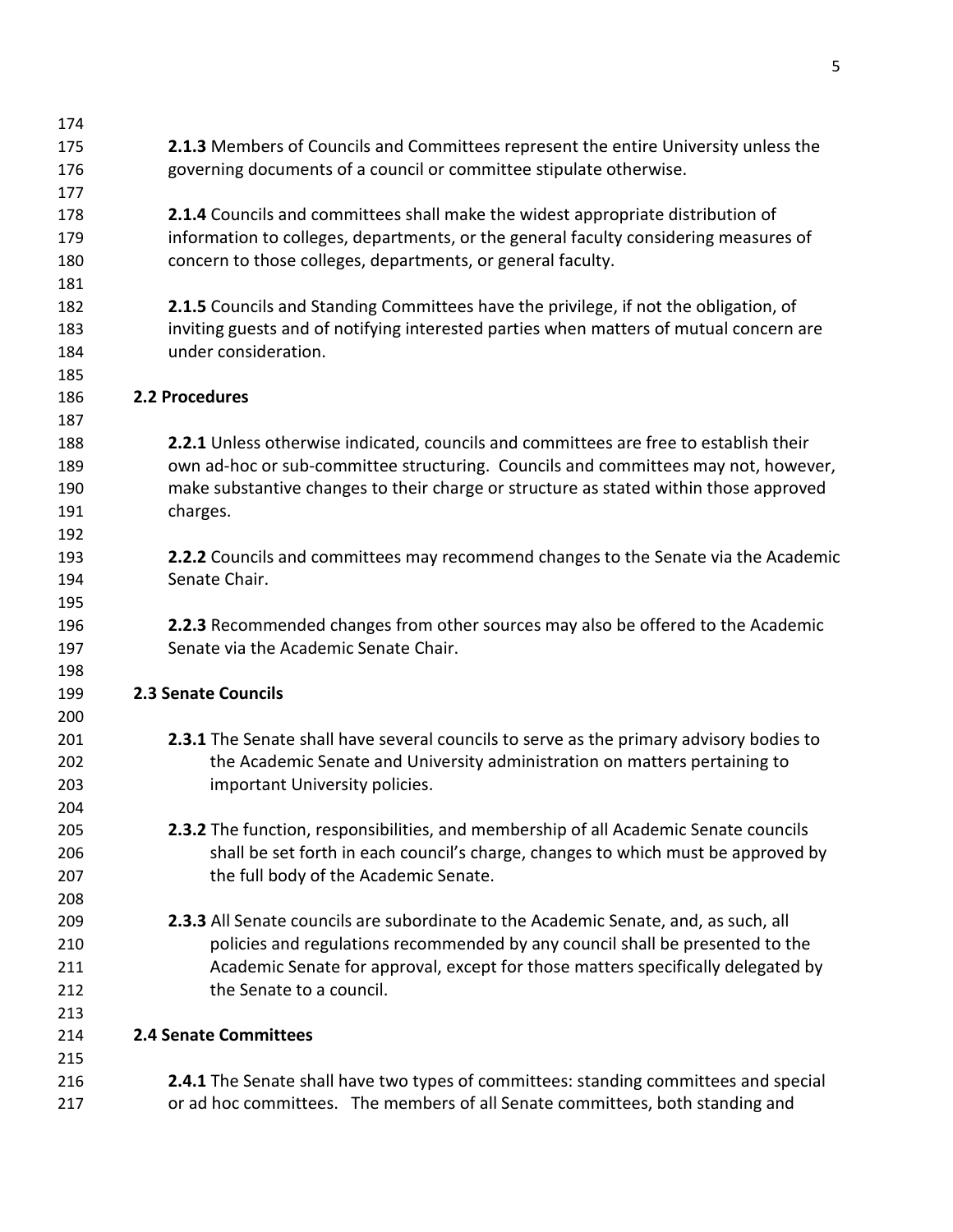| 218<br>219<br>220 | special/ad hoc, shall be appointed by the Senate as provided in the section on<br>nominations and elections in this document.                                            |
|-------------------|--------------------------------------------------------------------------------------------------------------------------------------------------------------------------|
| 221<br>222        | 2.4.2 Standing Committees: The Senate shall have standing committees that report to<br>the full Academic Senate, the Executive Committee of the Senate, or to one of the |
| 223<br>224        | Senate councils. Such lines of reporting shall be delineated in each committee's charge.                                                                                 |
| 225               | 2.4.2.1 The specific policies governing the charges, structure, membership, and                                                                                          |
| 226               | procedures for each standing committee of the Senate shall be set forth in a                                                                                             |
| 227               | separate charge documents for each Council and its corresponding standing                                                                                                |
| 228               | committees.                                                                                                                                                              |
| 229               |                                                                                                                                                                          |
| 230               | 2.4.2.2 All standing committees of the Senate are subordinate to the Academic                                                                                            |
| 231               | Senate, and, as such, all policies and regulations recommended by any standing                                                                                           |
| 232               | committee shall be presented to the Academic Senate for approval, except for those                                                                                       |
| 233               | matters specifically delegated by the Senate either to a Senate council or to a                                                                                          |
| 234               | standing committee.                                                                                                                                                      |
| 235               |                                                                                                                                                                          |
| 236               | 2.4.3 Special committees: The Senate may create special or ad-hoc committees for the                                                                                     |
| 237               | purpose of considering proposals that do not fall within the purview of any standing                                                                                     |
| 238               | committees.                                                                                                                                                              |
| 239               |                                                                                                                                                                          |
| 240               | 2.4.3.1 The charges, structure, membership, and procedures for each special                                                                                              |
| 241               | committee shall be specified in the Senate resolution creating any such                                                                                                  |
| 242               | special/ad hoc committee. Resolutions of this nature must set forth the number                                                                                           |
| 243               | of representatives from each constituency on any special/ad hoc Academic                                                                                                 |
| 244               | Senate committee, whether faculty, students, staff, or administrators.                                                                                                   |
| 245               |                                                                                                                                                                          |
| 246               | 2.4.3.2 Ad hoc and special committees shall:                                                                                                                             |
| 247               |                                                                                                                                                                          |
| 248               | 2.4.3.2.1 Elect officers and inform the Senate Office as to the names of                                                                                                 |
| 249               | such officers.                                                                                                                                                           |
| 250               |                                                                                                                                                                          |
| 251               | 2.4.3.2.2 Where no specific charge is given, the committees shall interact                                                                                               |
| 252               | with the Senate to determine a mutually agreeable specific charge that                                                                                                   |
| 253               | could be fulfilled in the time available as indicated below.                                                                                                             |
| 254               |                                                                                                                                                                          |
| 255               | 2.4.3.2.3 Keep minutes of their meetings.                                                                                                                                |
| 256               |                                                                                                                                                                          |
| 257               | 2.4.3.2.4 Inform appropriate individuals as to when and where meetings                                                                                                   |
| 258               | are to be held with an appropriate written agenda at least seven (7)                                                                                                     |
| 259               | calendar days prior to such meetings.                                                                                                                                    |
| 260               |                                                                                                                                                                          |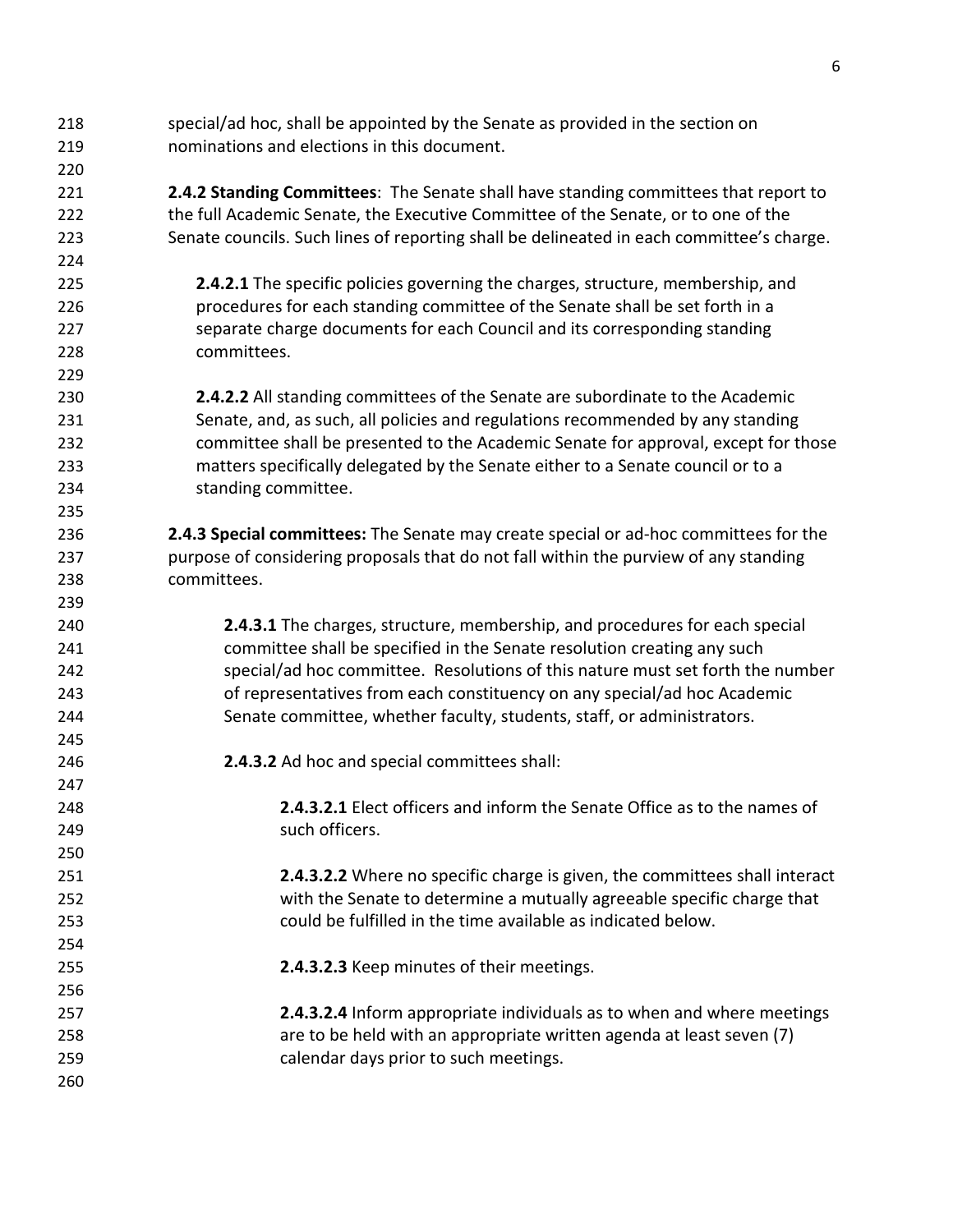| 261<br>262 | 2.4.3.2.5 Recommend to the Senate that the committee be dissolved<br>when its charge has been fulfilled. |
|------------|----------------------------------------------------------------------------------------------------------|
| 263        |                                                                                                          |
| 264        | 2.4.3.2.6 Be dissolved at the beginning of the new academic year unless                                  |
| 265        | reconstituted after a review by the new Academic Senate.                                                 |
| 266        |                                                                                                          |
| 267        | 2.4.3.2.7 Provide a year-end report of work accomplished to the Senate                                   |
| 268        | office.                                                                                                  |
| 269        |                                                                                                          |
| 270        | 3.0 ELECTIONS, TERMS, AND REPLACEMENTS FOR COUNCILS AND COMMITTEES                                       |
| 271        |                                                                                                          |
| 272        | 3.1 Elections                                                                                            |
| 273        |                                                                                                          |
| 274        | <b>3.1.1</b> No individual faculty member may serve on two Committees or Councils whose                  |
| 275        | meeting times overlap.                                                                                   |
| 276        |                                                                                                          |
| 277        | 3.1.2 Tenured and probationary faculty members who serve on Academic Senate                              |
| 278        | Councils shall be elected by their respective colleges after the call for such elections by              |
| 279        | the Academic Senate.                                                                                     |
| 280        |                                                                                                          |
| 281        | 3.1.3 Tenured and probationary faculty members shall be elected by the tenured and                       |
| 282        | probationary faculty by a majority of the votes cast in a secret ballot or secure electronic             |
| 283        | voting procedure.                                                                                        |
| 284        |                                                                                                          |
| 285        | 3.1.4 The nomination and election procedures shall be established by college faculty                     |
| 286        | and approved by the Academic Senate.                                                                     |
| 287        |                                                                                                          |
| 288        | <b>3.1.5</b> In all cases, elections for members to Committees and Councils must be by secret            |
| 289        | ballot or secure electronic voting procedure.                                                            |
| 290        |                                                                                                          |
| 291        | 3.1.6 Elections are conducted early in the spring semester after the faculty census is                   |
| 292        | made available to the Academic Senate office and its results communicated to the                         |
| 293        | colleges.                                                                                                |
| 294        |                                                                                                          |
| 295        | <b>3.1.7</b> It is the responsibility of the colleges and the College Councils (i.e., faculty            |
| 296        | councils) to ensure timely election procedures for the faculty representatives to the                    |
| 297        | Councils and Committees of the Academic Senate.                                                          |
| 298        |                                                                                                          |
| 299        | <b>3.2 Council and Committee Officers</b>                                                                |
| 300        |                                                                                                          |
| 301        | <b>3.2.1</b> No individual may serve as chair of more than one (1) Academic Senate council               |
| 302        | and/or committee in a given academic year.                                                               |
| 303        |                                                                                                          |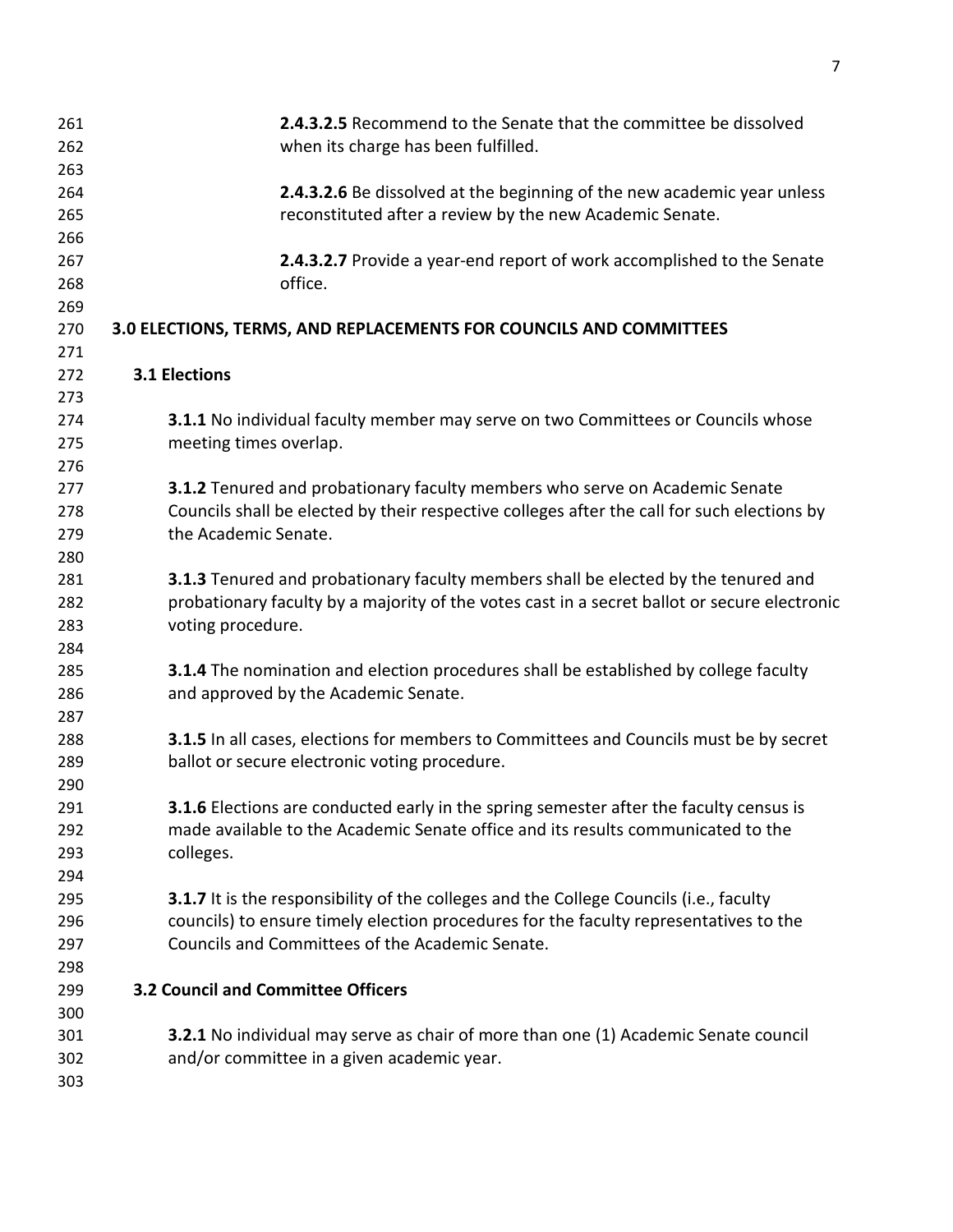| 304<br>305 | <b>3.2.2</b> For all councils and committees for which no reassigned time is given to the chair,<br>the officers' term begins the week prior to the start of the fall semester unless the |
|------------|-------------------------------------------------------------------------------------------------------------------------------------------------------------------------------------------|
| 306        | election is for a replacement.                                                                                                                                                            |
| 307        |                                                                                                                                                                                           |
| 308        | <b>3.2.3</b> For councils and committees for which reassigned time is given to the chair, the                                                                                             |
| 309        | officers' term begins after the last day of finals in the spring semester in which elections                                                                                              |
| 310        | take place.                                                                                                                                                                               |
| 311        |                                                                                                                                                                                           |
| 312        | 3.3 Terms for Faculty Serving on Councils                                                                                                                                                 |
| 313        |                                                                                                                                                                                           |
| 314        | <b>3.3.1</b> Terms for tenured and probationary faculty on Academic Senate councils are for                                                                                               |
| 315        | three (3) years unless otherwise specified.                                                                                                                                               |
| 316        |                                                                                                                                                                                           |
| 317        | <b>3.3.2</b> Lecturer representatives to Academic Senate councils shall be elected by a vote of                                                                                           |
| 318        | all lecturers and shall serve one (1) year terms.                                                                                                                                         |
| 319        |                                                                                                                                                                                           |
| 320        | 3.4 Terms for Faculty Serving on Standing Committees                                                                                                                                      |
| 321        |                                                                                                                                                                                           |
| 322        | <b>3.4.1</b> Membership terms for tenured and probationary faculty serving on Academic                                                                                                    |
| 323        | Senate standing committees are for two (2) years unless otherwise specified (e.g.,                                                                                                        |
| 324        | replacement appointments).                                                                                                                                                                |
| 325        |                                                                                                                                                                                           |
| 326        | 3.4.2 Terms for lecturers are for one (1) year.                                                                                                                                           |
| 327        |                                                                                                                                                                                           |
| 328        | 3.5 Organization Meetings and Election of Officers                                                                                                                                        |
| 329        |                                                                                                                                                                                           |
| 330        | 3.5.1 All Councils and Committees shall have convening meetings for orientation,                                                                                                          |
| 331        | organization, and election of officers. In all cases, seven (7) day notice is required so                                                                                                 |
| 332        | members can arrange their schedules to attend the convening meeting.                                                                                                                      |
| 333        |                                                                                                                                                                                           |
| 334        | 3.5.2 All Councils and Committees for which reassigned time is granted to the chair shall                                                                                                 |
| 335        | convene to elect officers during the last four weeks of the spring semester and no later                                                                                                  |
| 336        | than the last day of finals.                                                                                                                                                              |
| 337        |                                                                                                                                                                                           |
| 338        | 3.5.3 For all Councils and Committees, in the event that a college has not elected its                                                                                                    |
| 339        | replacement(s), current elected members shall retain voting rights until such time as                                                                                                     |
| 340        | their replacements are elected.                                                                                                                                                           |
| 341        |                                                                                                                                                                                           |
| 342        | 3.5.3 All other Councils and Committees shall convene for orientation, organization, and                                                                                                  |
| 343        | election of officers during the first four weeks of the fall semester.                                                                                                                    |
| 344        |                                                                                                                                                                                           |
| 345        | <b>3.5.4</b> Academic Councils shall elect, at minimum, a Chair, a Vice-Chair, and a Secretary.                                                                                           |
| 346        | Standing Committees shall elect, at minimum, a Chair and a Vice Chair or Secretary, as                                                                                                    |
| 347        | appropriate for the Committee.                                                                                                                                                            |
|            |                                                                                                                                                                                           |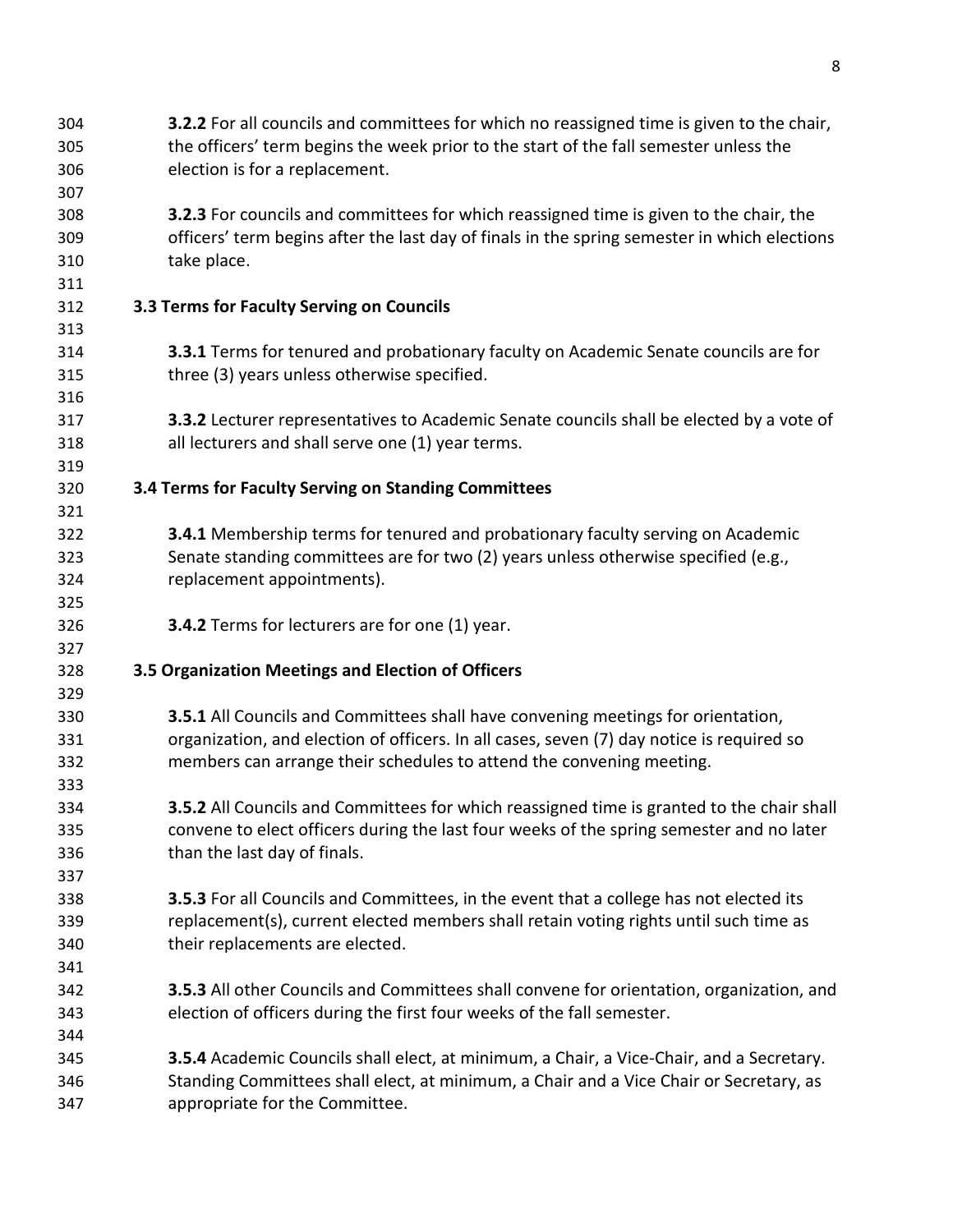| 348 |                                                                                                |
|-----|------------------------------------------------------------------------------------------------|
| 349 | <b>3.5.5</b> Results of Committee elections shall be forwarded to the Academic Senate.         |
| 350 |                                                                                                |
| 351 | 3.6 Replacements for Vacancies: Procedures and Responsibilities                                |
| 352 |                                                                                                |
| 353 | <b>3.6.1</b> Unless another selection procedure is specified by policy or charge, the          |
| 354 | Nominating Committee shall make recommendations to the Academic Senate for the                 |
| 355 | appointment of probationary, tenured, and lecturer faculty to vacant positions on              |
| 356 | Standing Committees at the conclusion of the replacement appointment. Notice of                |
| 357 | action by the Nominating Committee in making appointments shall be recorded in the             |
| 358 | Minutes of the Academic Senate.                                                                |
| 359 |                                                                                                |
| 360 | <b>3.6.2</b> All members of Councils and Committees are obligated to inform the Academic       |
| 361 | Senate Office when they are unable to serve their full term, including when they need          |
| 362 | an alternate for a given period of time (e.g., for sabbaticals, leaves, and other long-term    |
| 363 | absences).                                                                                     |
| 364 |                                                                                                |
| 365 | <b>3.7 Substitutes and Alternates</b>                                                          |
| 366 |                                                                                                |
| 367 | <b>3.7.1</b> Any member of a Council or Standing Committee may send a duly elected             |
| 368 | alternate or substitute to the meeting of the Council or Committee.                            |
| 369 |                                                                                                |
| 370 | 3.7.2 No member may send a non-elected alternate or substitute, therefore no proxy             |
| 371 | votes are allowed.                                                                             |
| 372 |                                                                                                |
| 373 | <b>3.7.3</b> Duly elected (or in the case of administrative representatives, duly appointed)   |
| 374 | alternates shall serve in lieu of the committee or council member for the time specified       |
| 375 | in cases of extended absence (e.g., sabbaticals, leaves, and other long-term absences).        |
| 376 | In cases of committee or council member resignation, such alternates shall serve the           |
| 377 | remainder of the term.                                                                         |
| 378 |                                                                                                |
| 379 | 3.8 Procedures for CFA, Student, Staff, Student and Ex-Officio Representation: Procedures      |
| 380 | for representation from the California Faculty Association (CFA), staff, and students shall be |
| 381 | determined by their representative bodies unless otherwise specified herein.                   |
| 382 |                                                                                                |
| 383 | 3.9 Ex-officio Members of Councils and Committees                                              |
| 384 |                                                                                                |
| 385 | <b>3.9.1</b> Ex-officio members of councils and committees are members because of their        |
| 386 | special functions.                                                                             |
| 387 |                                                                                                |
| 388 | <b>3.9.2</b> Ex-officio members shall have full floor privileges, including the vote except as |
| 389 | otherwise noted.                                                                               |
| 390 |                                                                                                |
|     |                                                                                                |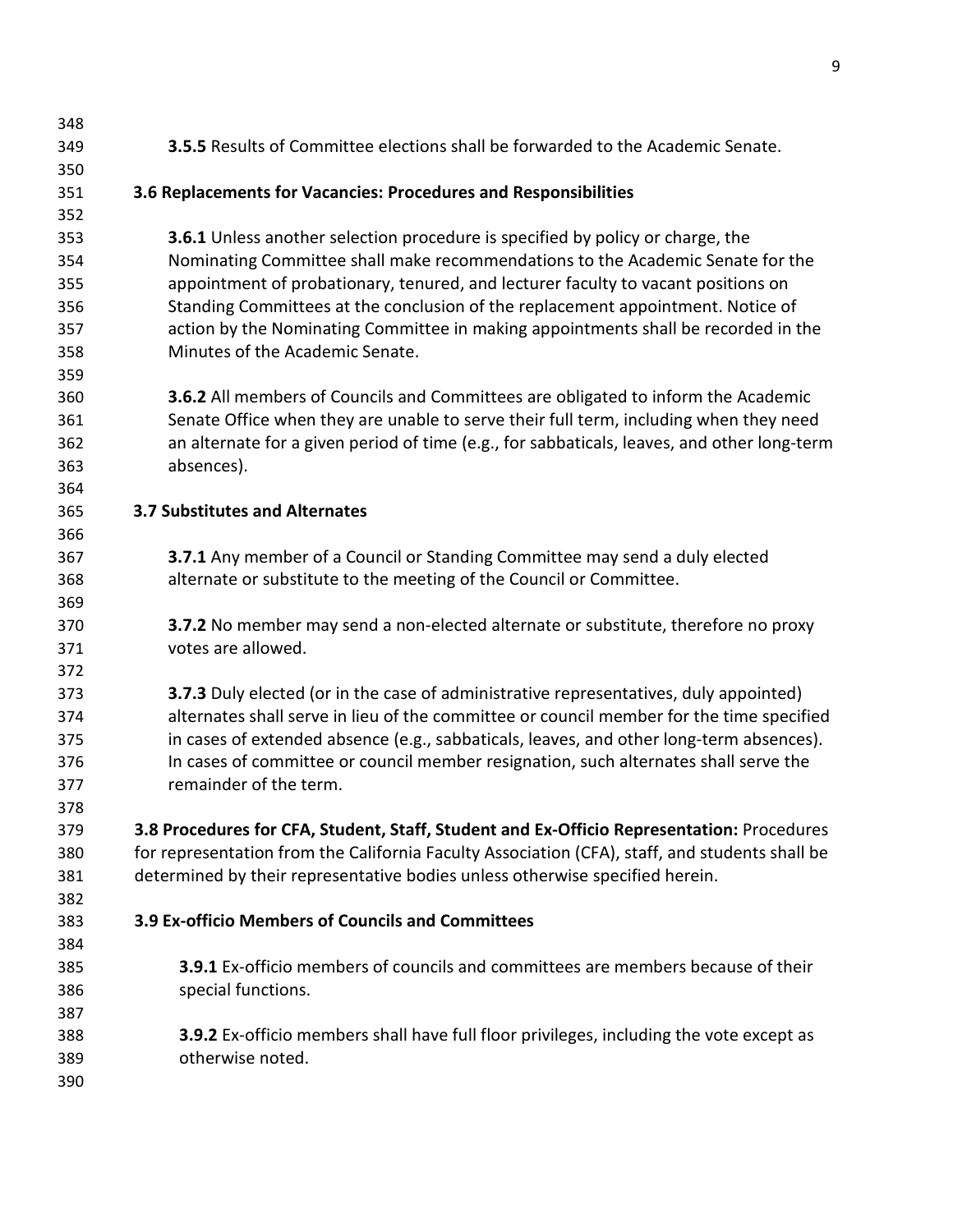**3.9.3** The President of the University and the Academic Senate Chair shall be ex officio members of all councils and standing committees, and shall not be considered in computing quorums.

- **3.10 Resource Personnel**
- **3.10.1** Councils and Committees may utilize the services of faculty or other appropriate personnel for resource purposes. All decisions and voting privileges, however, will be exercised by duly appointed and/or elected committee members.

## **4.0 PROCEDURES FOR COUNCIL AND COMMITTEE MEETINGS, RECORDS, AND REPORTS**

## **4.1 Open vs. Closed Meetings**

 **4.1.1** Meetings are open except when there is discussion and/or materials dealing with personnel cases or with matters of a privileged nature. In such instances, the meeting and/or materials shall be accessible only to current members of the designated council or committee, the Executive Committee of the Academic Senate, and any individuals specifically authorized by the Academic Senate to have particular or general access to such information. Such materials shall be securely maintained in the Office of the Academic Senate for six (6) months beyond the academic year in which the materials were considered, after which time materials shall be shredded or, if deemed necessary by the Academic Senate Chair, electronically filed in a secure location to which only Senate staff have access.

## **4.2 Meeting Frequency**

- **4.2.1** In most cases, councils and committees shall meet regularly (normally not less than once a month during the academic year).
- **4.2.2** Some committees (e.g., University Grade Appeals Committee) only meet when needed. All Councils and Committees also shall meet upon call of the chair, upon petition of any three members of the Council or Committee, or upon request to the Council or Committee chair by the Chair of the Academic Senate or member of the University administration following notification of the Chair of the Academic Senate.
- **4.3 Quorum**
- **4.3.1** A quorum is necessary so that business can be transacted legally.
- **4.3.2** A quorum shall be constituted by the presence of a majority of the voting members.
- 
- **4.4 Absences**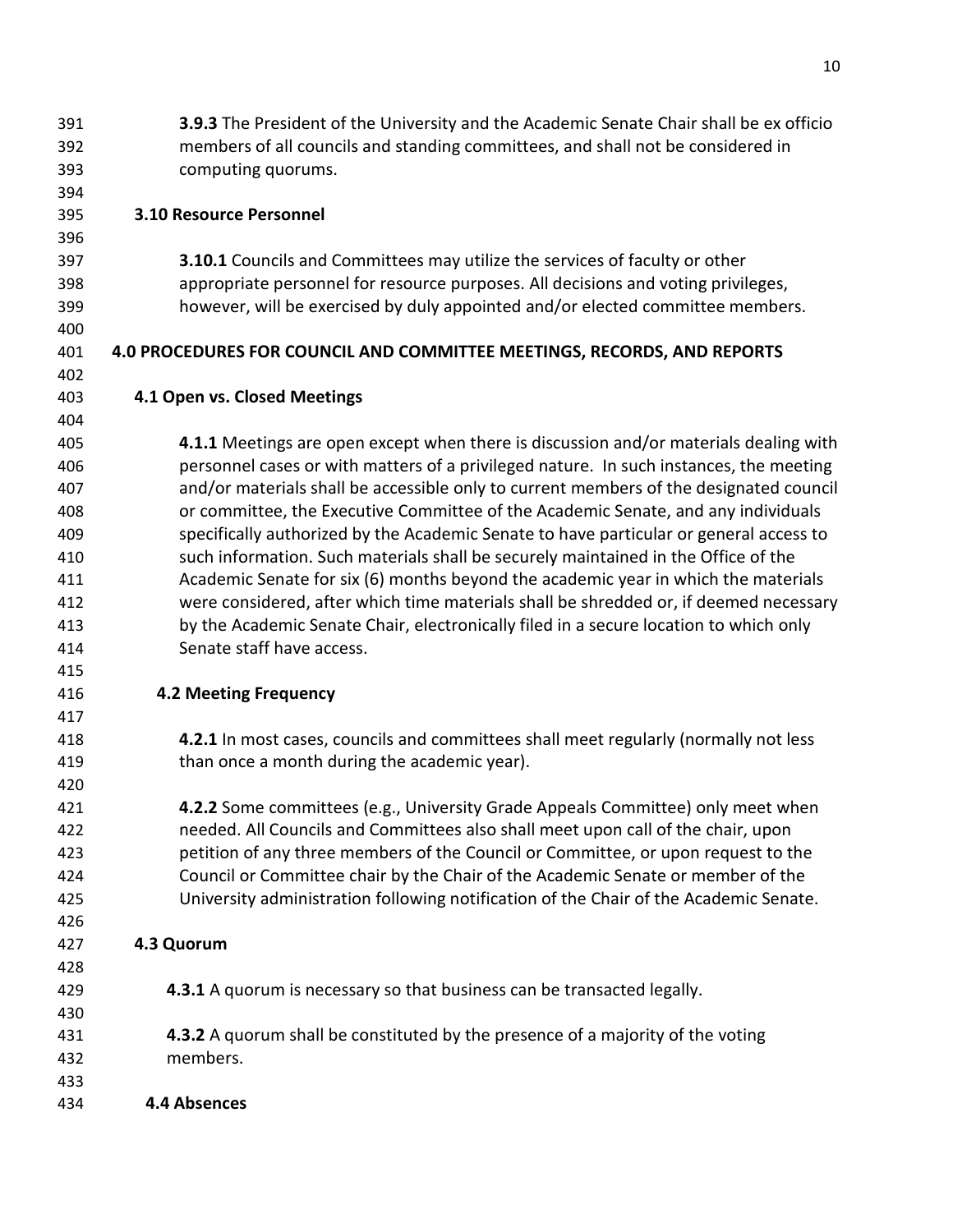**4.4.1** If a member is absent for the third of three consecutive meetings, the Chair shall cease to count that person for purposes of a quorum. The Chair shall notify the absent member and the Chair of the Academic Senate, in the case of tenured, probationary, or lecturer faculty members, the Chair of the Staff Council, in the case of staff members, or the President of the Associated Students, Inc., in the case of a student member, so that the situation may be rectified and, if necessary, a replacement found.

## **4.5 Minutes and Agendas**

 **4.5.1** All councils, committees, and sub-committees thereof, shall submit to the Office of the Academic Senate an electronic copy of their agendas and approved minutes. This requirement does not apply to the Grade Appeal Committee or other committees considering personnel or other confidential information.

 **4.5.2** The office of the Academic Senate shall post agendas and minutes for the standing Councils to the website and shall make available, upon request, all other agendas and minutes as appropriate.

- **4.5.3** For all items requiring action by the Academic Senate, council and committee chairs shall send transmittal memos to the Chair of the Academic Senate.
- **4.5.4** All Councils and Committees shall also distribute their Agendas and Minutes to other parties, councils, and committees as appropriate or requested.

### **4.6 Reports**

 **4.6.1** All Councils and Committees shall send year-end reports to the Chair of the Academic Senate and, for Committees that report to Councils, to the Council chair, no later than July 1. Such reports shall contain a brief summary of work accomplished and recommendations regarding issues, processes, or procedures. These reports shall be posted to the Academic Senate website in a timely fashion and will be provided to the succeeding Council or Committee and, where appropriate, to the Executive Committee of the Academic Senate for appropriate action.

- **4.6.1.1** The chair of each Senate Council shall meet with the Executive Committee of the Academic Senate at the beginning of the academic year to discuss the annual report of the previous year and plan the agenda and activities of the council for the coming year.
- **4.6.1.2** Format: There is no standard format for annual reports or special reports from Senate councils and committees.
-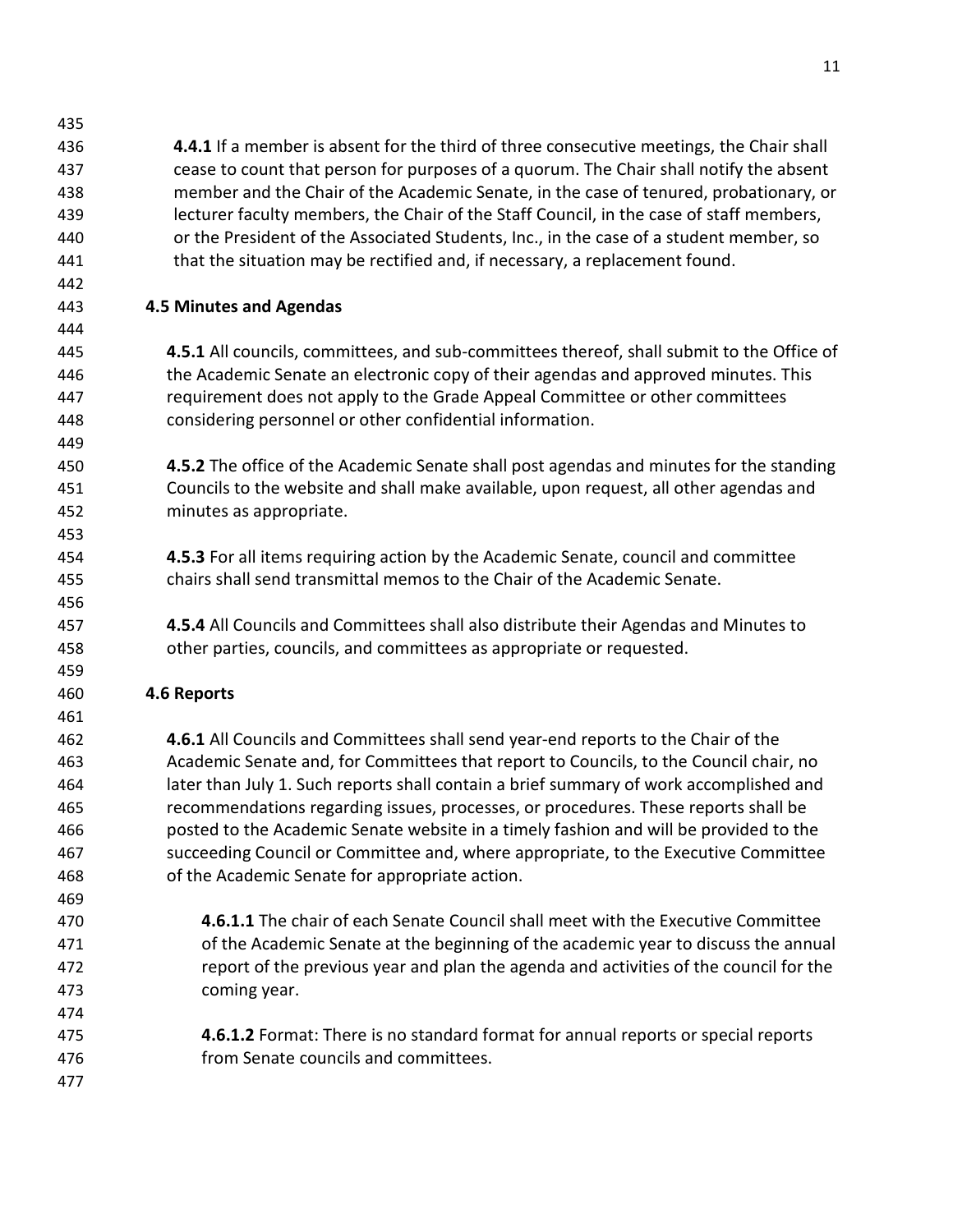| 478<br>479 | 4.6.1.3 In the minutes of their final meetings of an academic year, all councils and<br>committees of the Academic Senate include their recommendations to the councils         |
|------------|---------------------------------------------------------------------------------------------------------------------------------------------------------------------------------|
| 480        | and committees succeeding them.                                                                                                                                                 |
| 481        |                                                                                                                                                                                 |
| 482        | 4.6.1.4 All Senate councils and committees shall prepare and file an annual report                                                                                              |
| 483        | with the Office of the Academic Senate. These reports shall include a summary of                                                                                                |
| 484        | the work accomplished during an academic year; the recommendations for the                                                                                                      |
| 485        | members of succeeding councils and committees; and recommendations to the                                                                                                       |
| 486        | Executive Committee for appropriate actions by the Senate.                                                                                                                      |
| 487        |                                                                                                                                                                                 |
| 488        |                                                                                                                                                                                 |
|            | 4.6.2 In addition to submitting an annual report as specified in Section, Senate councils and<br>standing committees shall report to the Senate through their elected chairs or |
| 489        |                                                                                                                                                                                 |
| 490        | representatives under the following conditions:                                                                                                                                 |
| 491<br>492 | 4.6.2.1 When a council or committee requests to make a report to the Senate                                                                                                     |
|            | and/or Executive Committee by sending such a request to the Chair of the Senate                                                                                                 |
| 493<br>494 |                                                                                                                                                                                 |
|            | who shall schedule the report on an upcoming meeting agenda in a timely manner.                                                                                                 |
| 495<br>496 |                                                                                                                                                                                 |
| 497        | 4.6.2.2 When requested by the Senate and/or the Executive Committee to make a                                                                                                   |
|            | progress report.                                                                                                                                                                |
| 498        | 5.0 POLICY AND RESOLUTION REFERRALS AND TRANSMITTALS                                                                                                                            |
| 499        |                                                                                                                                                                                 |
| 500<br>501 | 5.1 Referral to Councils and Committees                                                                                                                                         |
|            |                                                                                                                                                                                 |
|            |                                                                                                                                                                                 |
| 502        |                                                                                                                                                                                 |
| 503        | <b>5.1.1</b> The selection of the committee or council to which a matter is referred will be                                                                                    |
| 504        | made by the Chair of the Senate, unless Senate action designates a particular                                                                                                   |
| 505        | standing committee or establishes a special committee.                                                                                                                          |
| 506        |                                                                                                                                                                                 |
| 507        | 5.2 Procedures for Proposing Policies and Resolutions                                                                                                                           |
| 508        |                                                                                                                                                                                 |
| 509        | <b>5.2.1</b> After the committee has completed its deliberations and written                                                                                                    |
| 510        | recommendations concerning the proposed measure or resolution, the matter will                                                                                                  |
| 511        | be referred back to the Chair of the Senate, who will consult with the Executive                                                                                                |
| 512        | Committee about when to place it on the agenda of the Senate.                                                                                                                   |
| 513        |                                                                                                                                                                                 |
| 514        | 5.2.2 The Chair of the committee (or representative) may personally appear before                                                                                               |
| 515        | the Senate, or may communicate the recommendations of the committee entirely                                                                                                    |
| 516        | in writing.                                                                                                                                                                     |
| 517        |                                                                                                                                                                                 |
| 518        | 5.2.3 During committee consideration of a measure or resolution referred by                                                                                                     |
| 519<br>520 | someone other than the Academic Senate Chair or the Executive Committee, the<br>committee shall accord the initiating individual the privilege of appearing in support          |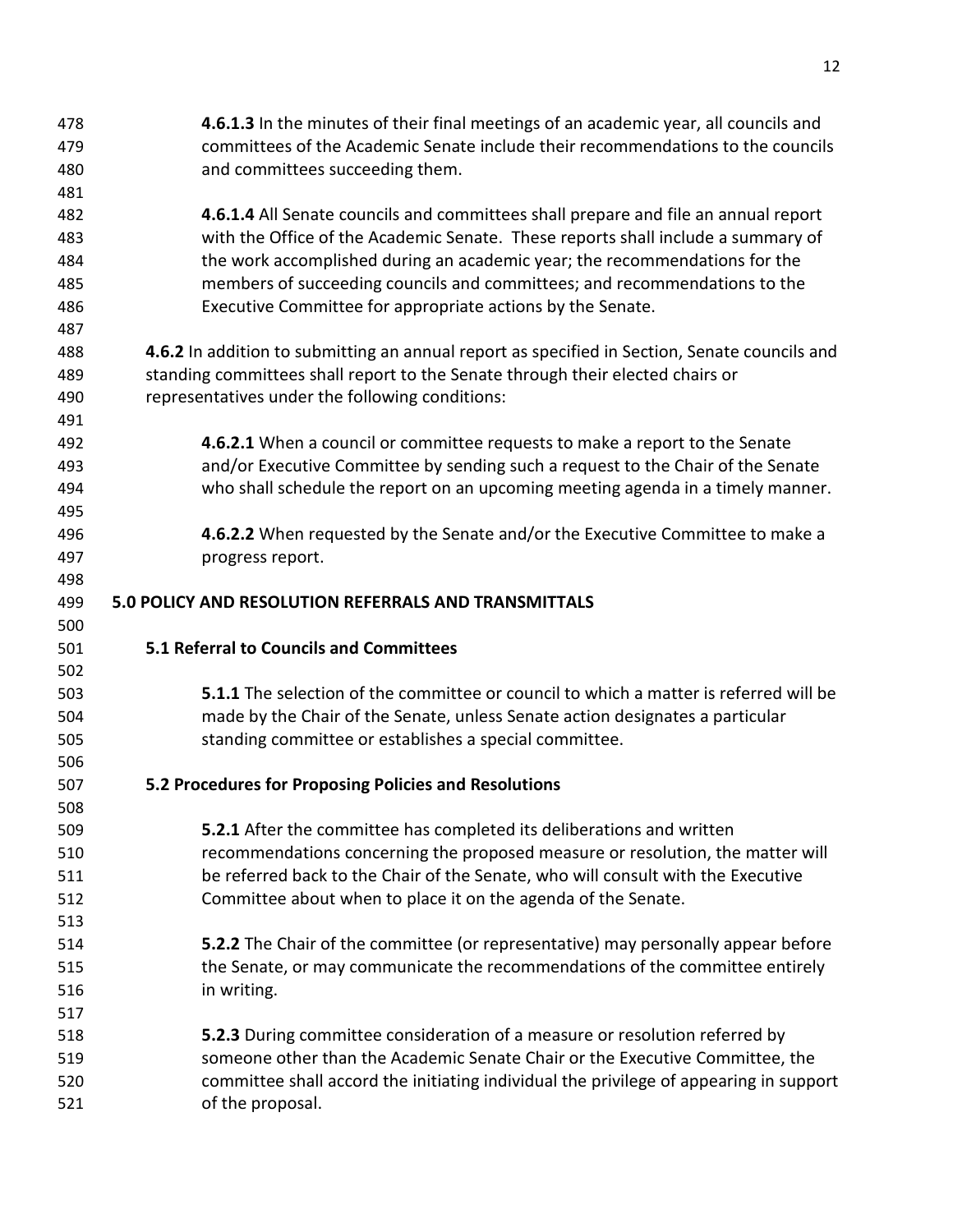| 5.3 Procedures for Transmission and Consideration of Proposed Policies                        |
|-----------------------------------------------------------------------------------------------|
|                                                                                               |
| 5.3.1 Proposed policies and resolutions shall be transmitted to the Chair of the              |
| Academic Senate by the chair of the relevant council or committee for                         |
| consideration by the Executive Committee and then shall be referred to the Senate             |
| for consideration.                                                                            |
|                                                                                               |
| <b>5.3.1.1</b> In such cases that the Senate Executive Committee deems that further           |
| work should be performed on the proposed policy or resolution, said document                  |
| shall be referred back to the committee or council for further consideration.                 |
|                                                                                               |
| 5.3.2 The first meeting of the Senate after the initial distribution of a council policy      |
| statement shall be considered as the first reading.                                           |
|                                                                                               |
| 5.3.2.1 Referral back to the council between first and second reading shall not               |
| prevent the item from becoming a Second Reading as originally scheduled. If a                 |
| policy statement is placed on the agenda, but is not considered because of                    |
| adjournment, it will be placed on the agenda of the next meeting without any                  |
| change in its status as long as this process occurs during the same academic year.            |
|                                                                                               |
| <b>5.4 Resolutions</b>                                                                        |
|                                                                                               |
| <b>5.4.1</b> Any voting member of the Academic Senate may propose a resolution. The           |
| substance of a resolution may be anything that could be proposed in the form of a             |
| motion, but, due to its length or importance, should be written-out in advance to             |
| facilitate debate and, if adopted, easy distribution to those who may not be members of       |
| the Senate.                                                                                   |
|                                                                                               |
| 5.4.2 No particular format is required to introduce a resolution. However, Senators are       |
| encouraged to prepare resolutions expressing the opinion or advocacy position of the          |
| Senate by setting forth distinct facts and/or arguments supporting the resolution in          |
| paragraphs introduced by the word "Whereas" and the conclusions and/or actions to be          |
| taken in paragraphs introduced by the phrase "Be it therefore resolved" or "Be it further     |
| resolved."                                                                                    |
|                                                                                               |
| 5.4.3 Senators are encouraged to prepare resolutions that will become formal policy           |
| using the numbering format of used in these Rules.                                            |
|                                                                                               |
| <b>5.4.4</b> Proposed resolutions shall be submitted to the Senate Office Staff who shall, in |
| turn, distribute the materials to the Executive Committee within three (3) instructional      |
|                                                                                               |
| days of receipt.                                                                              |
|                                                                                               |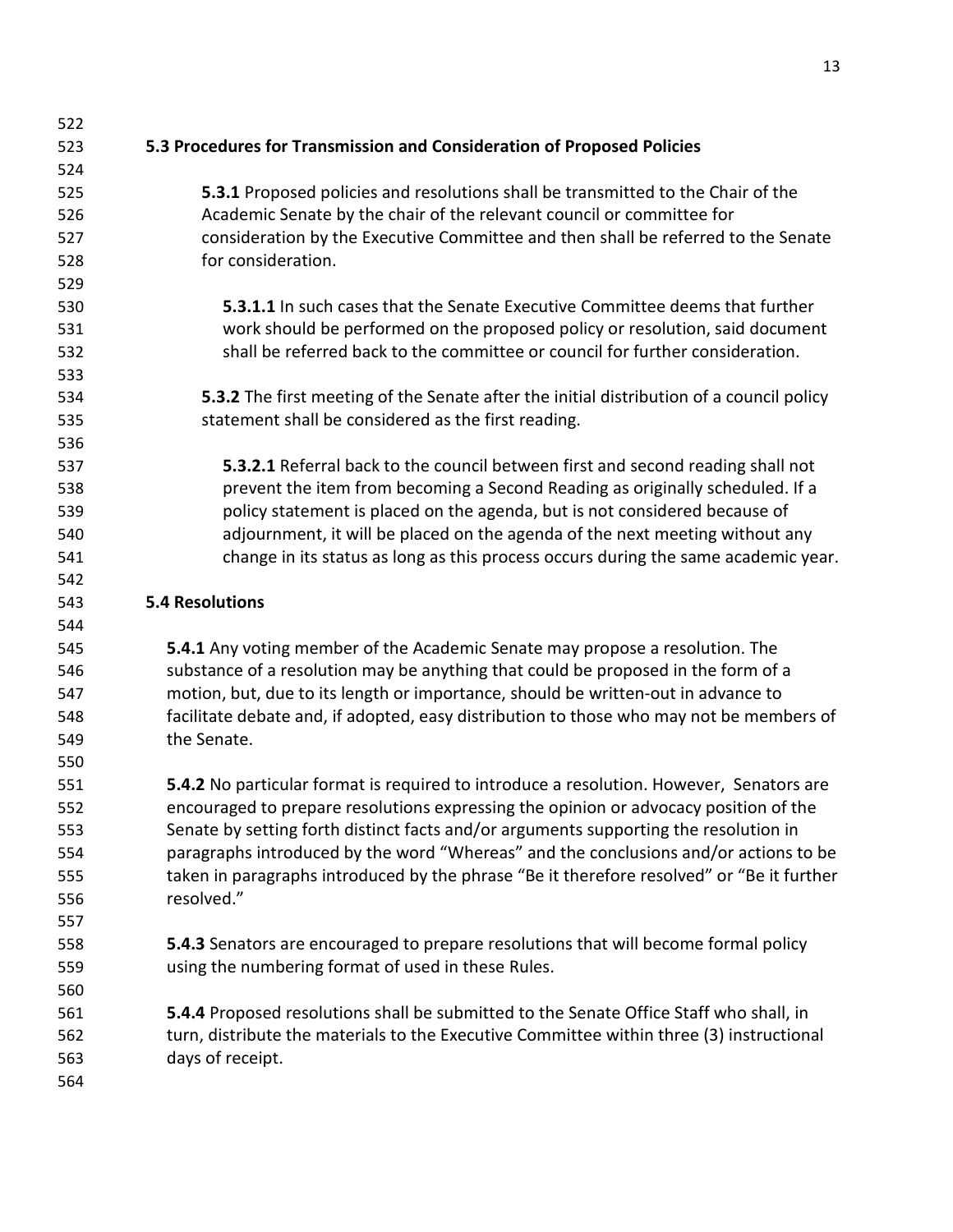**5.4.5** The Executive Committee may choose to refer resolutions proposing changes to policy to an appropriate Senate council or committee unless the proposed policy changes are not within the purview any such council or committee, in which case the Executive Committee shall place the resolution on the agenda for an upcoming Senate meeting as a first reading. The original draft of such a resolution shall be distributed to 570 the Senate along with the agenda for the meeting at which the measure is scheduled for a first reading.

 **5.4.6** The Executive Committee shall place opinion and/or advocacy resolutions on the agenda for an upcoming Senate meeting as a first reading. The original draft of such a resolution shall be distributed to the Senate along with the agenda for the meeting at which the measure is scheduled for a first reading.

 **5.4.7** Following the first reading of any resolution in the Senate, the minutes shall include the title of the resolution, but not necessarily the text of the resolution.

# **5.5 Consideration of Policies and Resolutions**

 **5.5.1** In order to reduce, whenever possible, the time spent in the Senate discussing reports and recommendations of councils and committees, and to provide an opportunity for a council or committee to consider objections before they are discussed in the Senate and to take such action as they may deem necessary (e.g., meet with Senator concerned, revise recommendations, etc.), after the initial distribution of reports and/or recommendations to the Academic Senate from a council or committee, any member of the Senate who intends to express strong objections to the recommendations of said council or committee, or to propose substantive changes in the recommendations should (1) prepare a written statement outlining the objections and/or proposed changes; and (2) transmit the statement to the Chair of the Senate and to the Chair of said council or committee five (5) instructional days before the report and/or recommendations are scheduled for final Senate consideration.

**5.6 Consent Calendar**

 **5.6.1** Recommendations (for policies, resolutions, and other measures) may be placed on the consent calendar when perceived to be noncontroversial by the chair of the council proposing the action and by a majority vote of the Executive Committee.

 **5.6.2** Since council policy statements, unlike committee reports, may become Senate policy by consent by being placed on the consent calendar, they require special procedures.

 **5.6.3** Recommendation on the consent calendar will automatically be approved after two (consecutive) meetings of the Senate.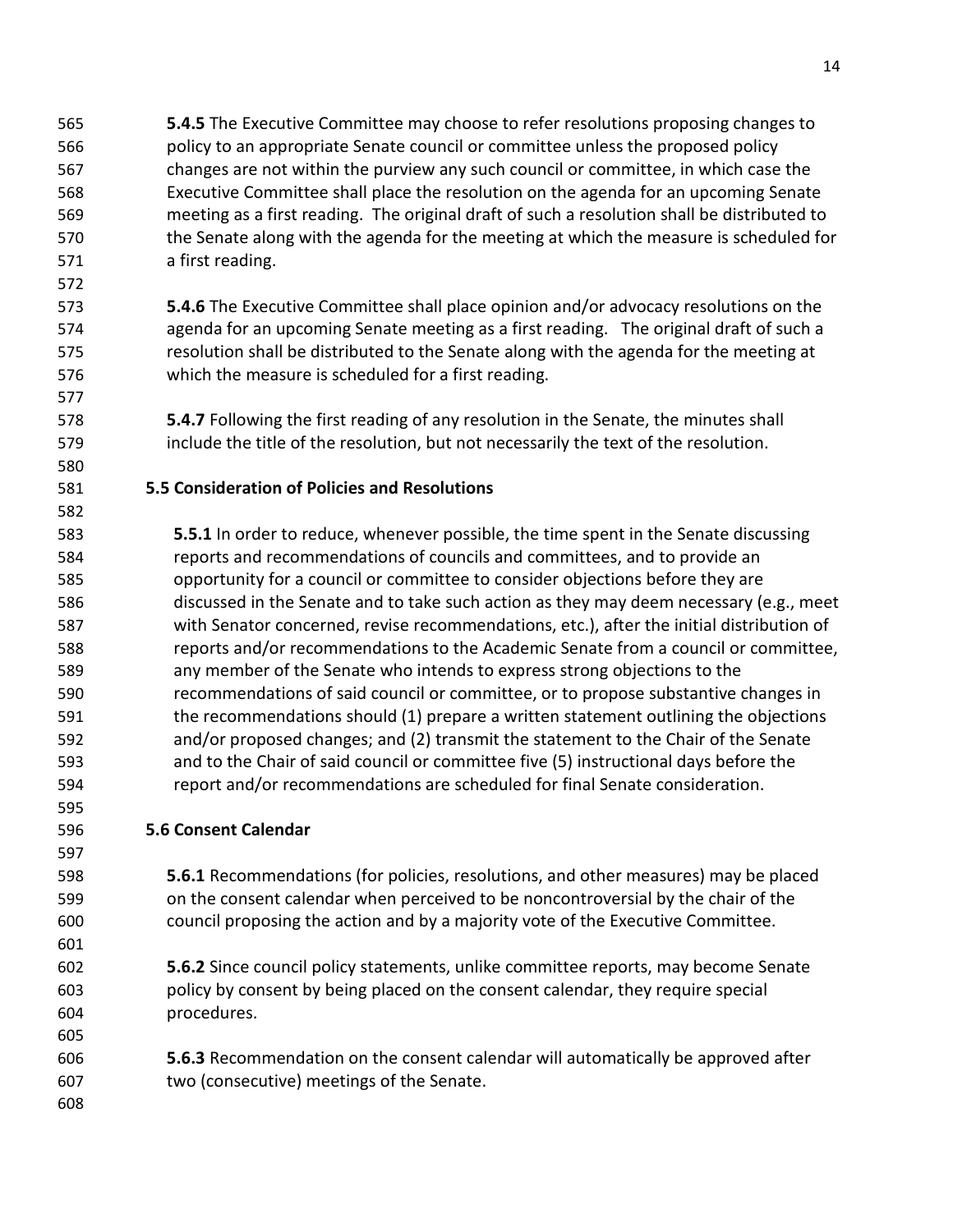| 609 | 5.6.4 Any Senator may remove a recommendation from the consent calendar and place         |
|-----|-------------------------------------------------------------------------------------------|
| 610 | it on the agenda at the time of approval of the agenda. When the Senator objects to the   |
| 611 | item, the item will automatically become a second reading at the next Senate meeting,     |
| 612 | unless the next meeting is a special, one-item agenda meeting.                            |
| 613 |                                                                                           |
| 614 | <b>6.0 ACADEMIC SENATE PROCEDURAL RULES</b>                                               |
| 615 |                                                                                           |
| 616 | 6.1 Robert's Rules of Order, Newly Revised: All business conducted in the Academic Senate |
| 617 | shall be governed by the most recent edition of Robert's Rules of Order, Newly Revised    |
| 618 | published except as specified in this Section of the Senate Rules.                        |
| 619 |                                                                                           |
| 620 | <b>6.2 Time Limits</b>                                                                    |
| 621 | 6.2.1 Unless the Senate votes to limit or extend debate privileges by two-thirds of       |
| 622 | those present and voting, a Senator recognized by the Chair may speak on any              |
| 623 | debatable motion for a maximum of three (3) minutes.                                      |
| 624 |                                                                                           |
| 625 | 6.2.2 Unless the Senate votes to limit or extend debate privileges by two-thirds of       |
| 626 | those present and voting, discussion of any item on the agenda for any Academic           |
| 627 | Senate meeting that is not supported by a motion shall be limited to five (5)             |
| 628 | minutes.                                                                                  |
| 629 |                                                                                           |
| 630 | 6.2.3 Unless the Senate votes to limit or extend debate privileges by two-thirds of       |
| 631 | those present and voting, debate on a motion of referral shall be limited to ten (10)     |
| 632 | minutes.                                                                                  |
| 633 |                                                                                           |
| 634 | <b>6.3 Amendments</b>                                                                     |
| 635 |                                                                                           |
| 636 | 6.3.1 To increase efficiency at Academic Senate meetings, "friendly amendments"           |
| 637 | may be accepted by the mover and seconder of the original motion.                         |
| 638 |                                                                                           |
| 639 | <b>6.3.2</b> If a Senator and/or the seconder of the motion object(s) to such an          |
| 640 | amendment, then no further action is taken and the original motion stands.                |
| 641 |                                                                                           |
| 642 | <b>6.4 Floor Privileges</b>                                                               |
| 643 |                                                                                           |
| 644 | 6.4.1 Floor privileges shall routinely be accorded to any Statewide Senator, to any       |
| 645 | Chair of a reporting council or committee, or to any President of a faculty               |
| 646 | organization present at Senate meetings if these individuals indicate a desire to         |
| 647 | speak. Floor privileges shall not be extended to any other person without a majority      |
| 648 | vote of the Senate or without a Senator ceding his or her time to the individuals.        |
| 649 |                                                                                           |
| 650 | 6.4.2 Statements and/or reports presented to the Senate shall be included in the          |
| 651 | minutes only by a two-thirds vote, and requests for such inclusions shall be made at      |
| 652 | the meeting during which the statements are presented.                                    |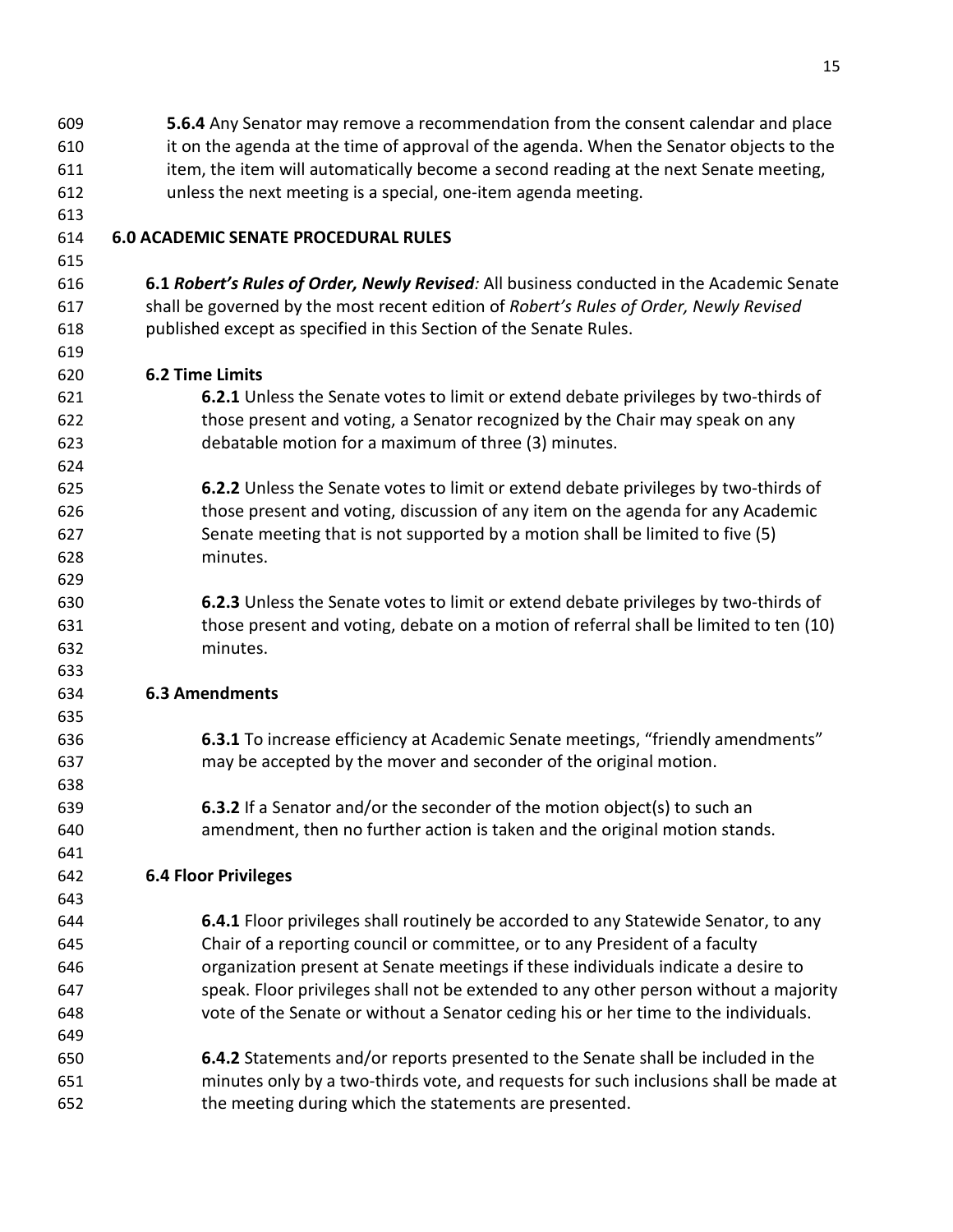| 653 |                                                                                              |
|-----|----------------------------------------------------------------------------------------------|
| 654 | <b>6.4.3</b> All documents submitted to the Senate for its consideration shall be identified |
| 655 | by author and dated.                                                                         |
| 656 |                                                                                              |
| 657 | <b>6.4.4</b> Additions shall not be made to minutes of the Academic Senate for the           |
| 658 | purpose of showing a particular member as having been absent at the time a                   |
| 659 | particular vote was taken, nor for the purpose of indicating how an absent member            |
| 660 | would have voted on a question had the member been present.                                  |
| 661 |                                                                                              |
| 662 | 6.4.5 Tape recorders and similar recording devices may be used at Senate meetings            |
| 663 | by the Senate staff for official record-keeping purposes. Such recordings shall be           |
| 664 | destroyed after the minutes for the recorded meeting are approved.                           |
| 665 |                                                                                              |
| 666 | 6.5 Representatives and Spokespersons for the Senate                                         |
| 667 |                                                                                              |
| 668 | 6.5.1 Members of the Senate shall act as spokespersons and representatives of the            |
| 669 | Senate only when they have been specifically designated and instructed to do so,             |
| 670 | except as provided in the section on visitors.                                               |
| 671 |                                                                                              |
| 672 | <b>6.5.2</b> The Senate has the sole power to select its representatives for statewide       |
| 673 | conferences and other meetings.                                                              |
| 674 |                                                                                              |
| 675 | 6.5.3 If a replacement for a CSULB Statewide Senator is needed to attend a meeting           |
| 676 | of the Academic Senate CSU, the most recently retired and available representative           |
| 677 | from CSULB to the Academic Senate CSU shall be designated to represent CSULB as              |
| 678 | a voting member. If that person is not available, the Chair of the Academic Senate           |
| 679 | shall represent CSULB as a voting member. If none of the above is available, the             |
| 680 | Executive Committee shall designate a representative.                                        |
| 681 |                                                                                              |
| 682 | <b>6.6 Visitors at Academic Senate Meetings</b>                                              |
| 683 |                                                                                              |
| 684 | <b>6.6.1</b> Meetings of the Academic Senate are open. Visitors at meetings of the Senate    |
| 685 | shall not be permitted to stand in the aisles or in any manner block the entrance to         |
| 686 | the Senate room. If, in the opinion of the Chair this rule is being violated, the Senate     |
| 687 | meeting shall be suspended until business can be conducted in a regular manner.              |
| 688 |                                                                                              |
| 689 | <b>6.6.2</b> The device of the executive session shall not be used to exclude visitors       |
| 690 | except when personnel matters are under consideration.                                       |
| 691 |                                                                                              |
| 692 | <b>6.6.3</b> Visitors may speak when a senator yields his or her time to the visitor or when |
| 693 | recognized by the chair.                                                                     |
| 694 |                                                                                              |
| 695 | 6.7 Academic Year Cycle of Senate Business                                                   |
| 696 |                                                                                              |
|     |                                                                                              |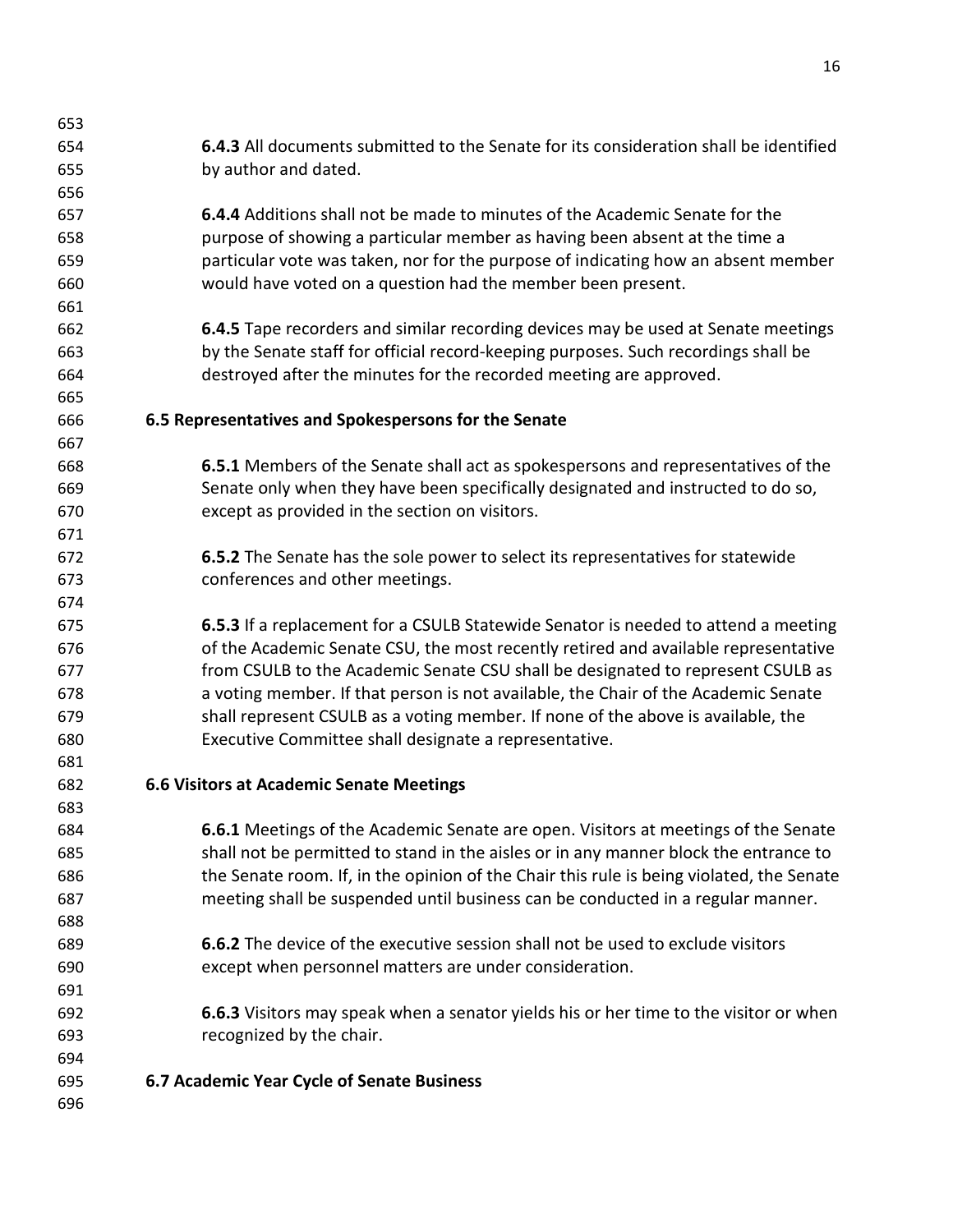| 697        | <b>6.7.1</b> Any Senate business which is not concluded at the last Senate meeting of the                          |
|------------|--------------------------------------------------------------------------------------------------------------------|
| 698        | academic year shall become a first reading item on the first agenda of the next                                    |
| 699        | academic year.                                                                                                     |
| 700        |                                                                                                                    |
| 701        | 7.0 THE OFFICE OF THE ACADEMIC SENATE                                                                              |
| 702        |                                                                                                                    |
| 703        | 7.1 Academic Senate as a Unit: The Academic Senate, with its various budgetary                                     |
| 704<br>705 | allotments, shall function as a separate unit under the Provost and Senior Vice<br>President for Academic Affairs. |
| 706        |                                                                                                                    |
| 707        | <b>7.2 Files and Records</b>                                                                                       |
| 708        |                                                                                                                    |
| 709        | 7.2.1 All files in the Academic Senate Office are open except those dealing with                                   |
| 710        | personnel matters or with matters deemed by a designated committee to be of a                                      |
| 711        | privileged nature due to designation as a "closed meeting."                                                        |
| 712        |                                                                                                                    |
| 713        | <b>7.2.2</b> The Senate office shall create electronic records of Senate documents no longer                       |
| 714        | current or, where appropriate, may file those documents in the University Archives.                                |
| 715        |                                                                                                                    |
| 716        | 7.2.3 The Academic Senate shall make available paper or electronic copies of                                       |
| 717        | documents if such documents were distributed to the faculty by the Academic Senate                                 |
| 718        | and if copies are still available.                                                                                 |
| 719        |                                                                                                                    |
| 720        | <b>7.2.4</b> Requests for other materials should be directed to the source of the material.                        |
| 721        | The Senate office shall ensure that charges, rosters, and, where applicable, agendas,                              |
| 722        | minutes, and reports, shall be posted to the Senate website so that these materials                                |
| 723        | may be accessed by all members of the university community.                                                        |
| 724        |                                                                                                                    |
| 725        | 7.2.5 The staff of the Senate, under the direction of the Chair, shall be authorized to                            |
| 726        | correct name (e.g., titles and unit names) changes and grammatical errors in Senate                                |
| 727        | policies and documents posted to the Senate website. Such alterations may not involve                              |
| 728<br>729 | substantive changes to policies.                                                                                   |
| 730        | 8.0 UNIVERSITY-WIDE ELECTIONS AND THE ROLE OF THE SENATE                                                           |
| 731        |                                                                                                                    |
| 732        | 8.1 Responsibilities: Under the direction of the Chair of the Academic Senate, the                                 |
| 733        | Academic Senate staff shall exercise the following powers and duties in regard to all-                             |
| 734        | University elections:                                                                                              |
| 735        |                                                                                                                    |
| 736        | 8.1.1 In consultation with the President and the Chair of the Academic Senate, fix the                             |
| 737        | time and date of the faculty meeting at which issues will be presented and                                         |
| 738        | nominations shall be made, and fix the times and dates of faculty elections.                                       |
| 739        |                                                                                                                    |
|            |                                                                                                                    |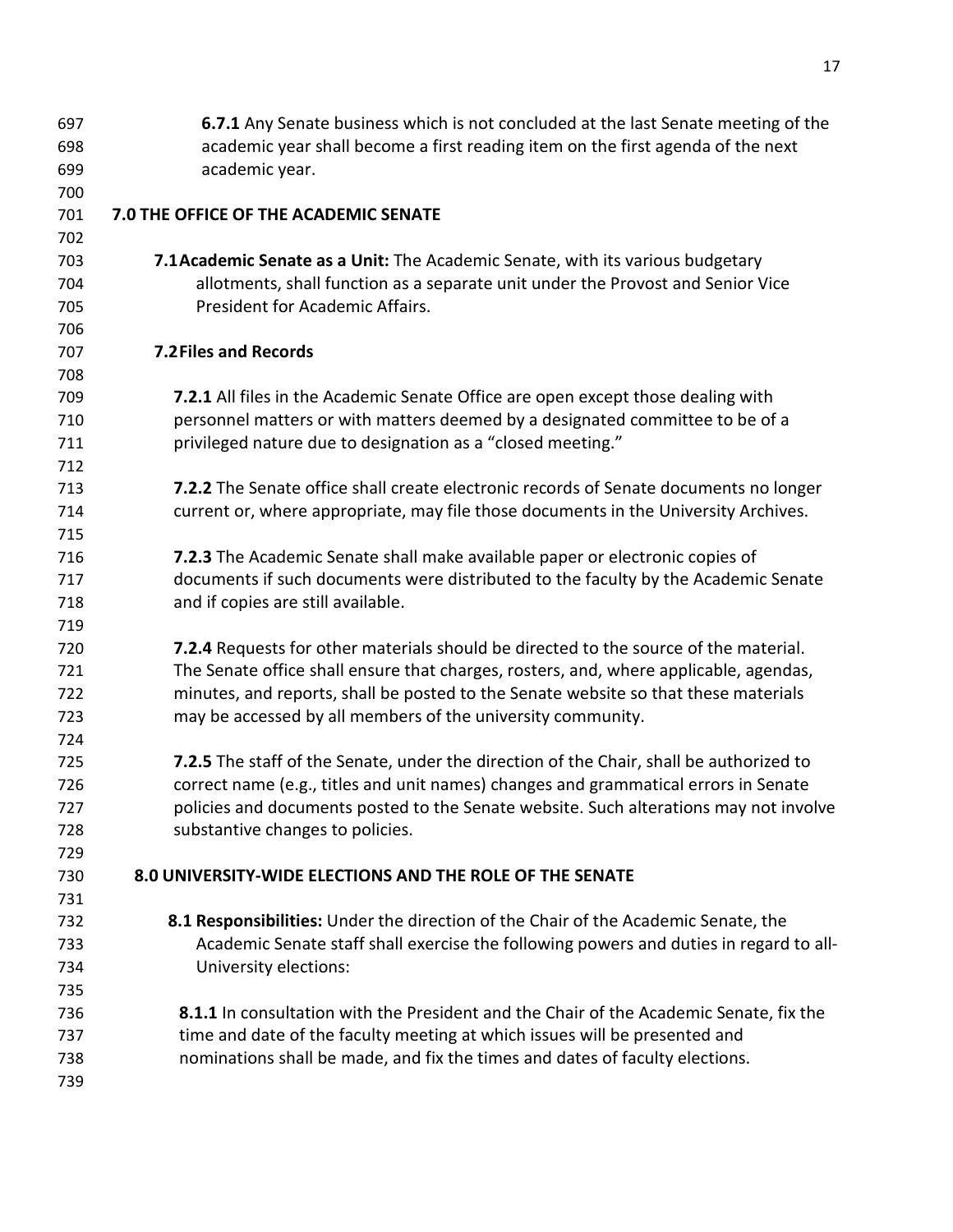| 740 | 8.1.2 Prepare and distribute to eligible faculty members secret mail ballots containing  |
|-----|------------------------------------------------------------------------------------------|
| 741 | the issues to be considered, or the names of nominees, and instructions for voting.      |
| 742 |                                                                                          |
| 743 | 8.1.3 Collect and count the ballots in accord with Robert's Rules of Order, Newly        |
| 744 | Revised, or stipulated Academic Senate procedure and deliver the final official count to |
| 745 | the Chair of the Academic Senate, who shall declare those officially elected.            |
| 746 |                                                                                          |
| 747 | 8.1.4 Conduct such run-off elections as may be required and as hereinafter described.    |
| 748 |                                                                                          |
| 749 | 8.1.5 Administer any other elections as directed by the Academic Senate.                 |
| 750 |                                                                                          |
| 751 | <b>8.2 General Provisions</b>                                                            |
| 752 |                                                                                          |
| 753 | 8.2.1 Voting and ballot procedures may be conducted via paper-based or secure            |
| 754 | electronic means, depending on available technology.                                     |
| 755 |                                                                                          |
| 756 | 8.2.2 A proposition submitted to the faculty for vote shall be considered as a single    |
| 757 | proposition, unless it is specifically divided by those submitting the proposition.      |
| 758 |                                                                                          |
| 759 | 8.2.3 A proposition submitted to the faculty for vote must accompany the ballot.         |
| 760 |                                                                                          |
| 761 | 8.2.4 The proponents and opponents of the proposition shall be given the opportunity     |
| 762 | to include with the ballot arguments for and against the proposition.                    |
| 763 |                                                                                          |
| 764 | 8.2.5 When qualification for nomination is "holding tenure," the candidate must hold     |
| 765 | tenure at the time of nomination.                                                        |
| 766 |                                                                                          |
| 767 | 8.2.6 There shall be ten (10) instructional days between the sending of the ballots to   |
| 768 | the faculty and the deadline for receiving the ballots at the Academic Senate Office.    |
| 769 |                                                                                          |
| 770 | 8.2.7 A list of eligible voters, including those on administrative assignment, will be   |
| 771 | given to the Academic Senate by the appropriate administrator.                           |
| 772 |                                                                                          |
| 773 | 8.2.8 Voters shall be instructed to vote for no more candidates than there are           |
| 774 | positions to be filled.                                                                  |
| 775 |                                                                                          |
| 776 | 8.3 Election of Representatives to the Academic Senate of the CSU (ASCSU)                |
| 777 |                                                                                          |
| 778 | 8.3.1 Eligibility to Serve as Representative on the Academic Senate CSU. Eligibility for |
| 779 | election to the Academic Senate CSU shall be the same as eligibility for election to the |
| 780 | CSULB Academic Senate (Refer to Constitution and Bylaws of the Faculty of CSULB,         |
| 781 | Section 3.370.) if not in contradiction to eligibility requirements of the Academic      |
| 782 | Senate CSU.                                                                              |
| 783 |                                                                                          |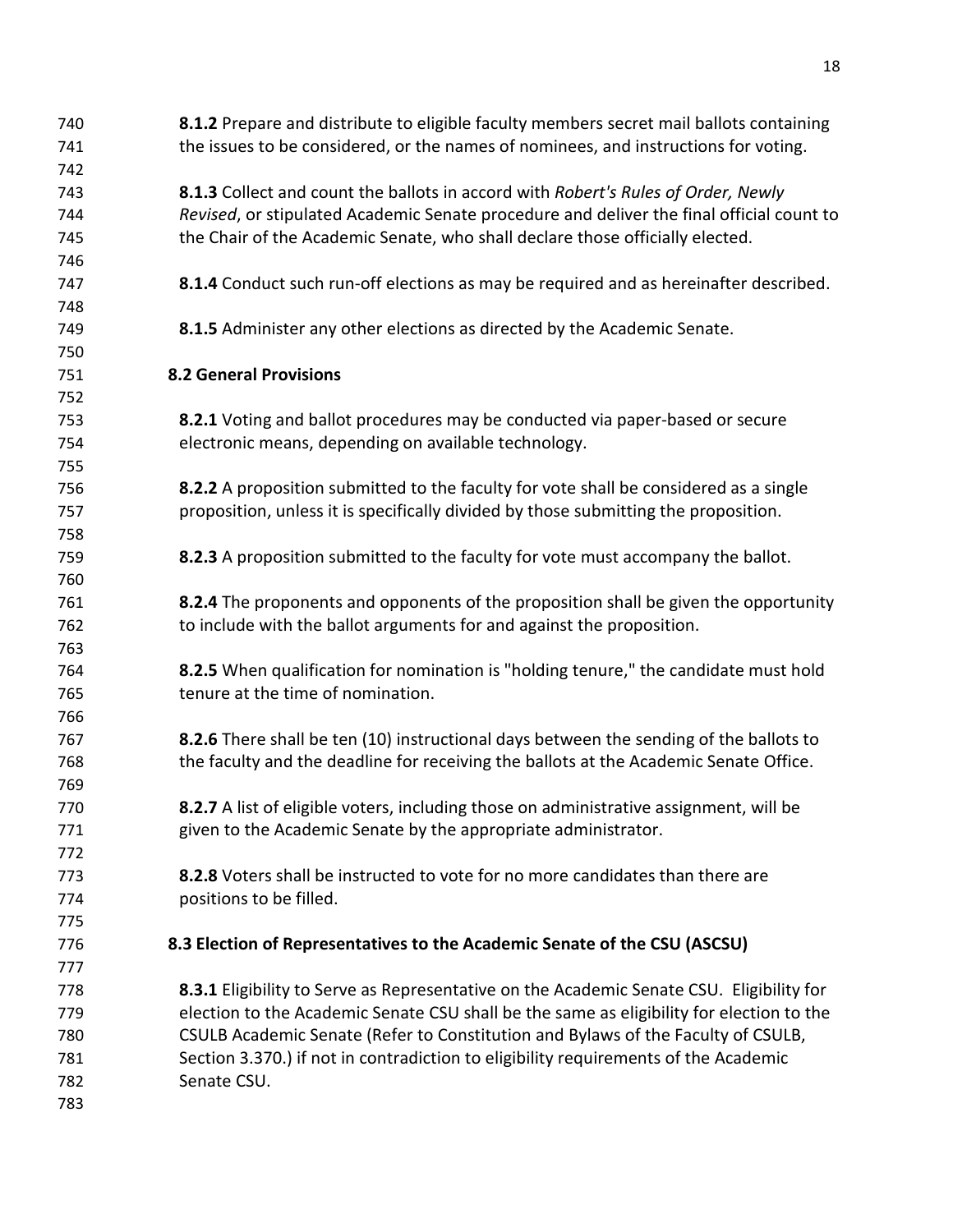| 784 | 8.3.2 The Nominating Committee of the Academic Senate shall be responsible for             |
|-----|--------------------------------------------------------------------------------------------|
| 785 | preparing a slate for the election of Statewide Senators.                                  |
| 786 |                                                                                            |
| 787 | 8.3.3 The Chair of the Academic Senate shall publicize a call for nominations to all       |
| 788 | eligible faculty.                                                                          |
| 789 |                                                                                            |
| 790 | 8.3.4 All eligible faculty who respond to the call for nominations and who also indicate   |
| 791 | their willingness to serve shall be considered candidates for the election.                |
| 792 |                                                                                            |
| 793 | 8.3.5 The slate of nominees shall be given to the Nominating Committee for                 |
| 794 | presentation to the Academic Senate at the first possible meeting.                         |
| 795 |                                                                                            |
| 796 | 8.3.6 Nominations may also be made from the floor at the Academic Senate meeting           |
| 797 | at which nominations are announced. Those making nominations shall have the                |
| 798 | approval of each nominee to have her or his name placed in nomination.                     |
| 799 |                                                                                            |
| 800 | 8.3.7 Nominees, or their sponsors, shall have the privilege of giving brief statements of  |
| 801 | qualifications at said meeting.                                                            |
| 802 |                                                                                            |
| 803 | <b>8.4 ASCSU Elections</b>                                                                 |
| 804 |                                                                                            |
| 805 | 8.4.1 The Academic Senate Office shall prepare the ballot and conduct the election.        |
| 806 |                                                                                            |
| 807 | 8.4.2 The ballot may contain, in addition to the names of the candidates, a statement      |
| 808 | not to exceed fifty (50) words, prepared by the nominee (or sponsor) concerning            |
| 809 | general qualifications.                                                                    |
| 810 |                                                                                            |
| 811 | 8.4.3 Candidate(s) receiving a majority of the valid votes cast shall be elected.          |
| 812 |                                                                                            |
| 813 | 8.4.4 In the event the number of candidates receiving a majority of the valid votes cast   |
| 814 | is less than the number of representatives to be elected, the Academic Senate Office       |
| 815 | shall conduct a run-off election. In the event that there is only one office to be filled, |
| 816 | the two remaining candidates with the largest number of votes cast will be on the run-     |
| 817 | off ballot. In the event that there are two or more unfilled offices, the ballot will      |
| 818 | contain the names of twice the number of candidates necessary to fill those offices,       |
| 819 | minus one. The remaining candidates who received the highest votes cast will be on         |
| 820 | this next ballot. In the event that there is still an office unfilled because of no        |
| 821 | candidates having a majority, the remaining candidates receiving the largest number        |
| 822 | of votes cast (plurality) will be elected.                                                 |
| 823 |                                                                                            |
| 824 | 8.4.5 The Chair of the Academic Senate shall present election results to the President     |
| 825 | of the University, the Provost and Senior Vice President for Academic Affairs, and to      |
| 826 | the Office of the Academic Senate.                                                         |
| 827 |                                                                                            |